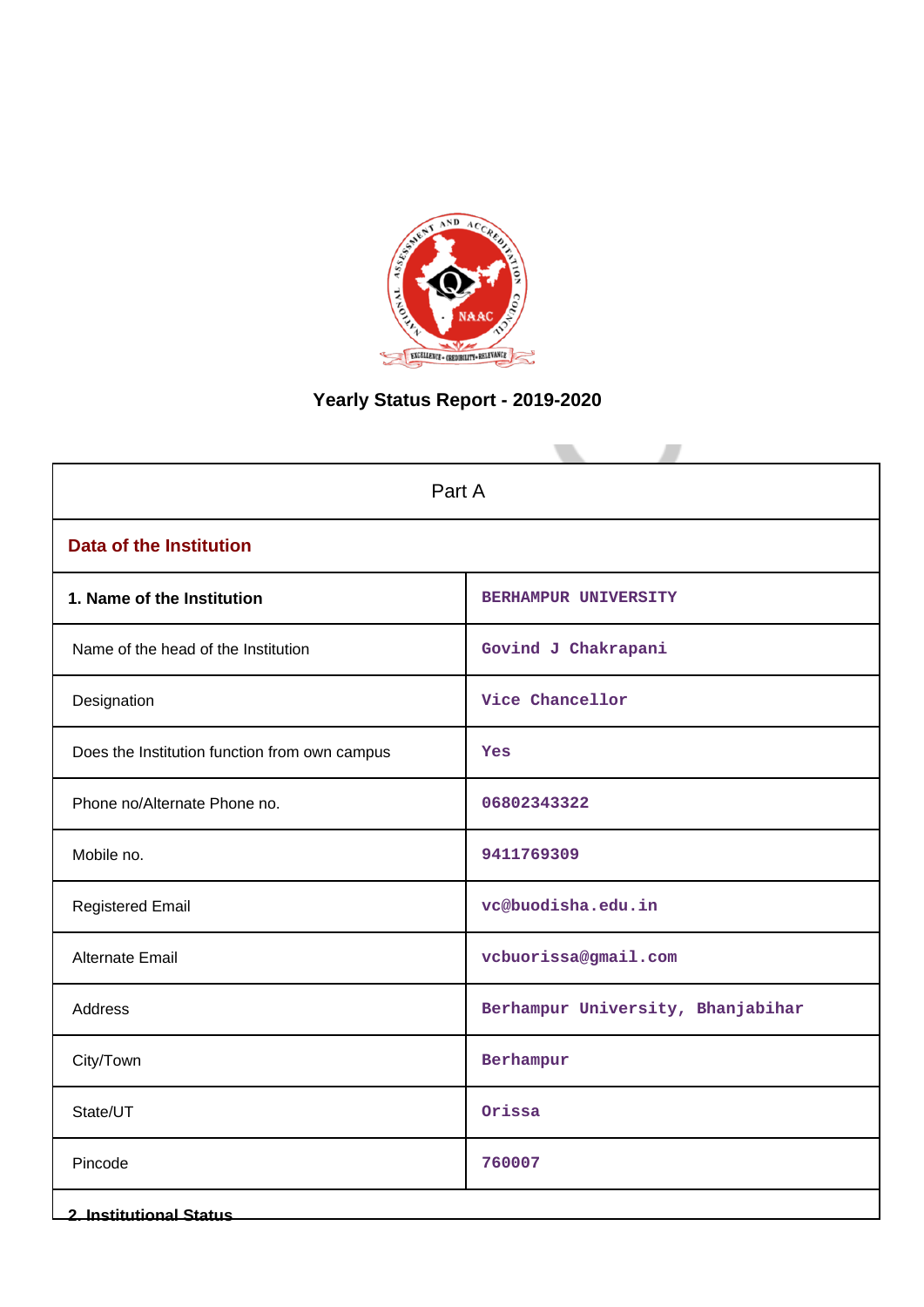| University                                                               |       |             | <b>State</b>                                                                                               |                            |             |  |  |
|--------------------------------------------------------------------------|-------|-------------|------------------------------------------------------------------------------------------------------------|----------------------------|-------------|--|--|
| Type of Institution                                                      |       |             | Co-education                                                                                               |                            |             |  |  |
| Location                                                                 |       |             | Rural                                                                                                      |                            |             |  |  |
| <b>Financial Status</b>                                                  |       |             | state                                                                                                      |                            |             |  |  |
| Name of the IQAC co-ordinator/Director                                   |       |             | Manas Ranjan Patra                                                                                         |                            |             |  |  |
| Phone no/Alternate Phone no.                                             |       |             | 06802343322                                                                                                |                            |             |  |  |
| Mobile no.                                                               |       |             | 9437145430                                                                                                 |                            |             |  |  |
| <b>Registered Email</b>                                                  |       |             | iqac@buodisha.edu.in                                                                                       |                            |             |  |  |
| Alternate Email                                                          |       |             |                                                                                                            | mrpatra.cs@buodisha.edu.in |             |  |  |
| 3. Website Address                                                       |       |             |                                                                                                            |                            |             |  |  |
| Web-link of the AQAR: (Previous Academic Year)                           |       |             | http://bamu.nic.in/buoadmin/pdf_link<br>/AQAR%202018-19 03 44 17pmb6e54ce211101<br>828fe84207b50353fed.pdf |                            |             |  |  |
| 4. Whether Academic Calendar prepared during<br>the year                 |       |             | Yes                                                                                                        |                            |             |  |  |
| if yes, whether it is uploaded in the institutional website:<br>Weblink: |       |             |                                                                                                            | http://www.bamu.nic.in     |             |  |  |
| <b>5. Accrediation Details</b>                                           |       |             |                                                                                                            |                            |             |  |  |
| Cycle                                                                    | Grade | <b>CGPA</b> | Year of                                                                                                    | Validity                   |             |  |  |
|                                                                          |       |             | Accrediation                                                                                               | Period From                | Period To   |  |  |
| $\overline{\mathbf{2}}$                                                  | Α     | 3.01        | 2016                                                                                                       | 25-May-2016                | 24-May-2021 |  |  |
| 6. Date of Establishment of IQAC                                         |       |             | 12-Dec-2007                                                                                                |                            |             |  |  |
| 7. Internal Quality Assurance System                                     |       |             |                                                                                                            |                            |             |  |  |

| Quality initiatives by IQAC during the year for promoting quality culture |                   |                                       |  |  |  |  |  |  |  |
|---------------------------------------------------------------------------|-------------------|---------------------------------------|--|--|--|--|--|--|--|
| Item / Title of the quality initiative by<br>IQAC.                        | Date & Duration   | Number of participants/ beneficiaries |  |  |  |  |  |  |  |
| Practical Training on<br>Turnitin Anti-plagiarism<br>software             | $27 - Nov - 2019$ | 72                                    |  |  |  |  |  |  |  |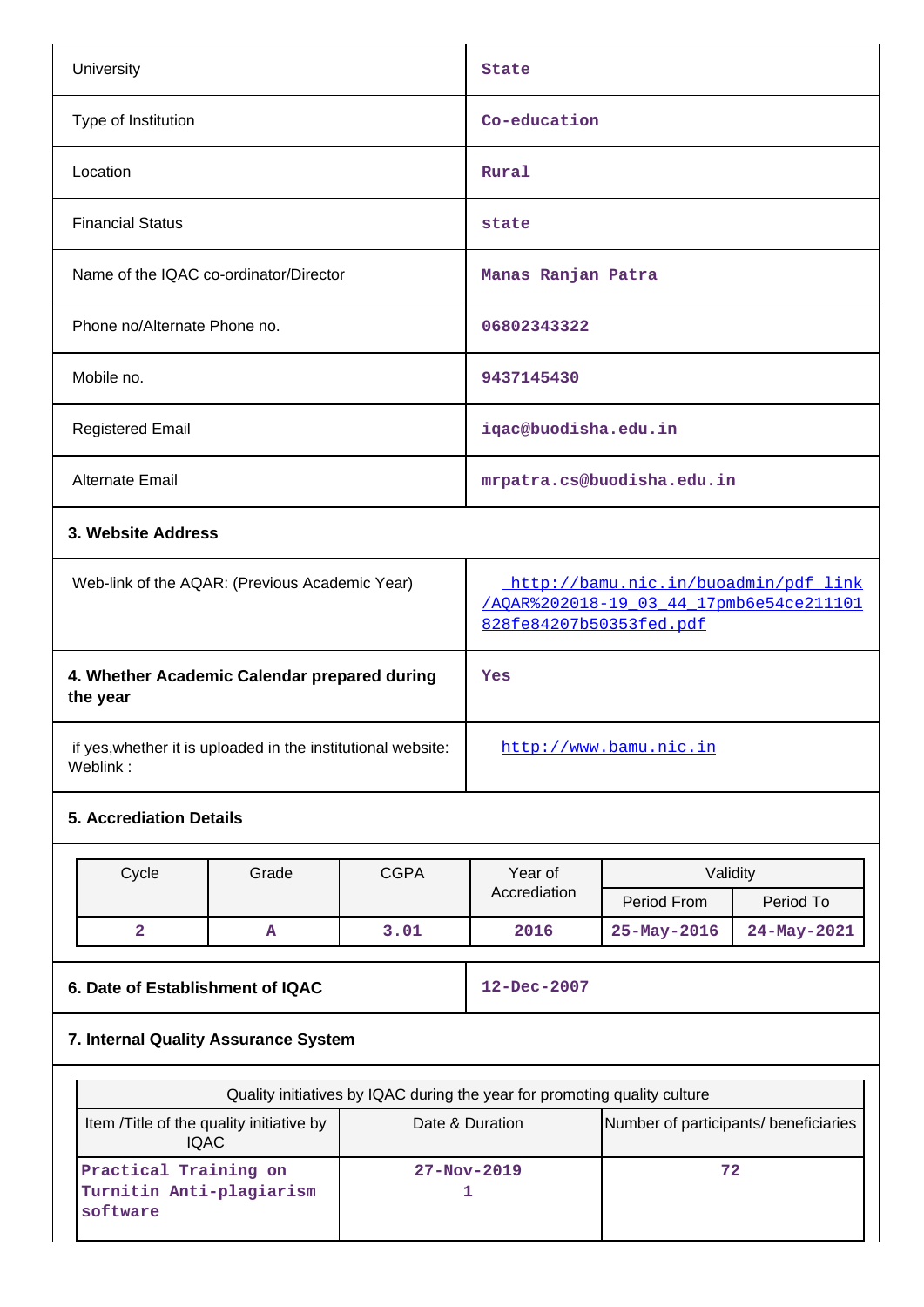| Research Methodology<br>Workshop                                                                                                                                                                                                                                                | $22 - Dec - 2019$<br>3 |  |                                   |                                         | 48 |                                |           |  |  |  |
|---------------------------------------------------------------------------------------------------------------------------------------------------------------------------------------------------------------------------------------------------------------------------------|------------------------|--|-----------------------------------|-----------------------------------------|----|--------------------------------|-----------|--|--|--|
| <b>Review Meeting</b>                                                                                                                                                                                                                                                           |                        |  | $24 - Feb - 2020$<br>$\mathbf{2}$ |                                         |    | 76                             |           |  |  |  |
| NAAC Accreditation<br>Workshop under OHEPEE                                                                                                                                                                                                                                     |                        |  |                                   | 18-Nov-2019<br>85<br>$\overline{2}$     |    |                                |           |  |  |  |
|                                                                                                                                                                                                                                                                                 |                        |  |                                   | No Files Uploaded !!!                   |    |                                |           |  |  |  |
| 8. Provide the list of Special Status conferred by Central/ State Government-<br>UGC/CSIR/DST/DBT/ICMR/TEQIP/World Bank/CPE of UGC etc.                                                                                                                                         |                        |  |                                   |                                         |    |                                |           |  |  |  |
| Institution/Departmen<br>t/Faculty                                                                                                                                                                                                                                              | Scheme                 |  |                                   | <b>Funding Agency</b>                   |    | Year of award with<br>duration | Amount    |  |  |  |
| Department of<br>Physics                                                                                                                                                                                                                                                        | <b>FIST</b>            |  |                                   | <b>DST</b>                              |    | 2018<br>1825                   | 8000000   |  |  |  |
| Berhampur<br>University                                                                                                                                                                                                                                                         | <b>OHEPEE</b>          |  |                                   | World Bank<br>through Govt of<br>Odisha |    | 2018<br>1825                   | 232900000 |  |  |  |
|                                                                                                                                                                                                                                                                                 |                        |  |                                   | No Files Uploaded !!!                   |    |                                |           |  |  |  |
| 9. Whether composition of IQAC as per latest<br>Yes<br><b>NAAC</b> guidelines:                                                                                                                                                                                                  |                        |  |                                   |                                         |    |                                |           |  |  |  |
| Upload latest notification of formation of IQAC                                                                                                                                                                                                                                 |                        |  |                                   | View File                               |    |                                |           |  |  |  |
| 10. Number of IQAC meetings held during the<br>year :                                                                                                                                                                                                                           |                        |  |                                   | 1                                       |    |                                |           |  |  |  |
| The minutes of IQAC meeting and compliances to the<br>decisions have been uploaded on the institutional<br>website                                                                                                                                                              |                        |  |                                   | Yes                                     |    |                                |           |  |  |  |
| Upload the minutes of meeting and action taken report                                                                                                                                                                                                                           |                        |  |                                   | View File                               |    |                                |           |  |  |  |
| 11. Whether IQAC received funding from any of<br>the funding agency to support its activities<br>during the year?                                                                                                                                                               |                        |  |                                   | <b>No</b>                               |    |                                |           |  |  |  |
| 12. Significant contributions made by IQAC during the current year(maximum five bullets)                                                                                                                                                                                        |                        |  |                                   |                                         |    |                                |           |  |  |  |
| Creating research culture of high standard, ensuring academic ethics at all<br>levels, and encouraging research publications in journals of repute.                                                                                                                             |                        |  |                                   |                                         |    |                                |           |  |  |  |
| Encouraging teaching departments to conduct seminars, invited talks, and other<br>academic activities regularly to enable students/research scholars to update<br>their knowledge and to have exposure to new areas of research and development in<br>the subjects of interest. |                        |  |                                   |                                         |    |                                |           |  |  |  |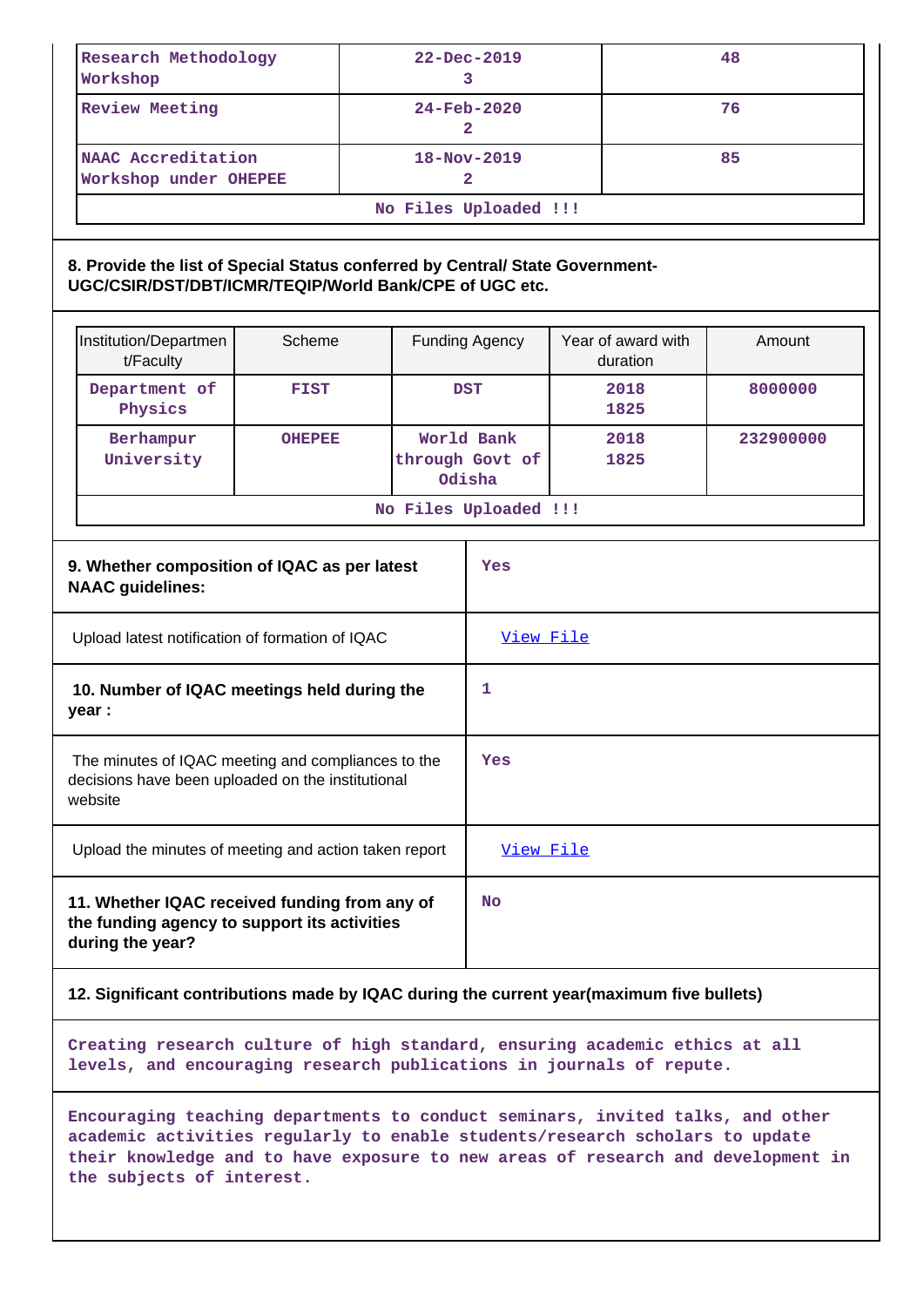**Creating awareness among various stakeholders of the University regarding the importance of quality framework enshrined in the vision and mission of NAAC and to educate how to conform to quality standards in teaching learning processes, design of curriculum, research and infrastructure development, administration, transparency in management of accounts, and student friendly services.**

**Preparation of Performance Based Appraisal System (PBAS) formats for teachers, evaluate their performance by computing/verifying API scores as per UGC Regulations by duly constituted committee, and recommend for promotion under CAS**

**Creating healthy teaching learning ambience by constantly engaging with students. Encouraging extensive use of e resources such NPTEL, e Pathshala, INFLIBNET.**

#### **No Files Uploaded !!!**

**13. Plan of action chalked out by the IQAC in the beginning of the academic year towards Quality Enhancement and outcome achieved by the end of the academic year**

| Plan of Action                                                                                                                                                                              | Achivements/Outcomes                                                                                                                                                                                                                                                                    |  |  |  |  |  |
|---------------------------------------------------------------------------------------------------------------------------------------------------------------------------------------------|-----------------------------------------------------------------------------------------------------------------------------------------------------------------------------------------------------------------------------------------------------------------------------------------|--|--|--|--|--|
| To make revision in the curricula of<br>the Post Graduate courses                                                                                                                           | The respective Board of Studies were<br>involved in the design of the syllabi<br>for various courses and after several<br>rounds of meetings the syllabi were<br>restructured keeping in pace with the<br>curriculum of leading institutions and<br>the requirements of the job market. |  |  |  |  |  |
| Prepare the Regulations for the Ph.D.,<br>D.Sc., D.Litt. programs in line with<br>the new UGC Regulations                                                                                   | Some of the senior professors were<br>involved in drafting the Regulations<br>for the Ph.D., D.Sc., D.Litt. programs<br>keeping in view the new UGC Regulations<br>and was finally placed before the<br>Regulations Committee for approval.                                             |  |  |  |  |  |
| Revamp the university portal to make it<br>more informative for the students and<br>public, in general                                                                                      | The University portal was completely<br>redesigned with several features and<br>ease of navigation. It has been hosted<br>in the NIC, Govt. of India server to<br>ensure data protection and security<br>against all misuse.                                                            |  |  |  |  |  |
| Expand the ongoing computerization<br>project to other important areas such<br>as finance, administration, human<br>resource management, and some areas of<br>student lifecycle management. | Many features were augmented to the<br>Student Lifecycle Management,<br>especially in the result processing<br>modules. The HRM and finance aspects<br>are in the development stage.<br>Automation of administrative activities<br>are yet to be taken up.                              |  |  |  |  |  |
|                                                                                                                                                                                             | No Files Uploaded !!!                                                                                                                                                                                                                                                                   |  |  |  |  |  |
| 14. Whether AQAR was placed before statutory<br>body?                                                                                                                                       | Yes                                                                                                                                                                                                                                                                                     |  |  |  |  |  |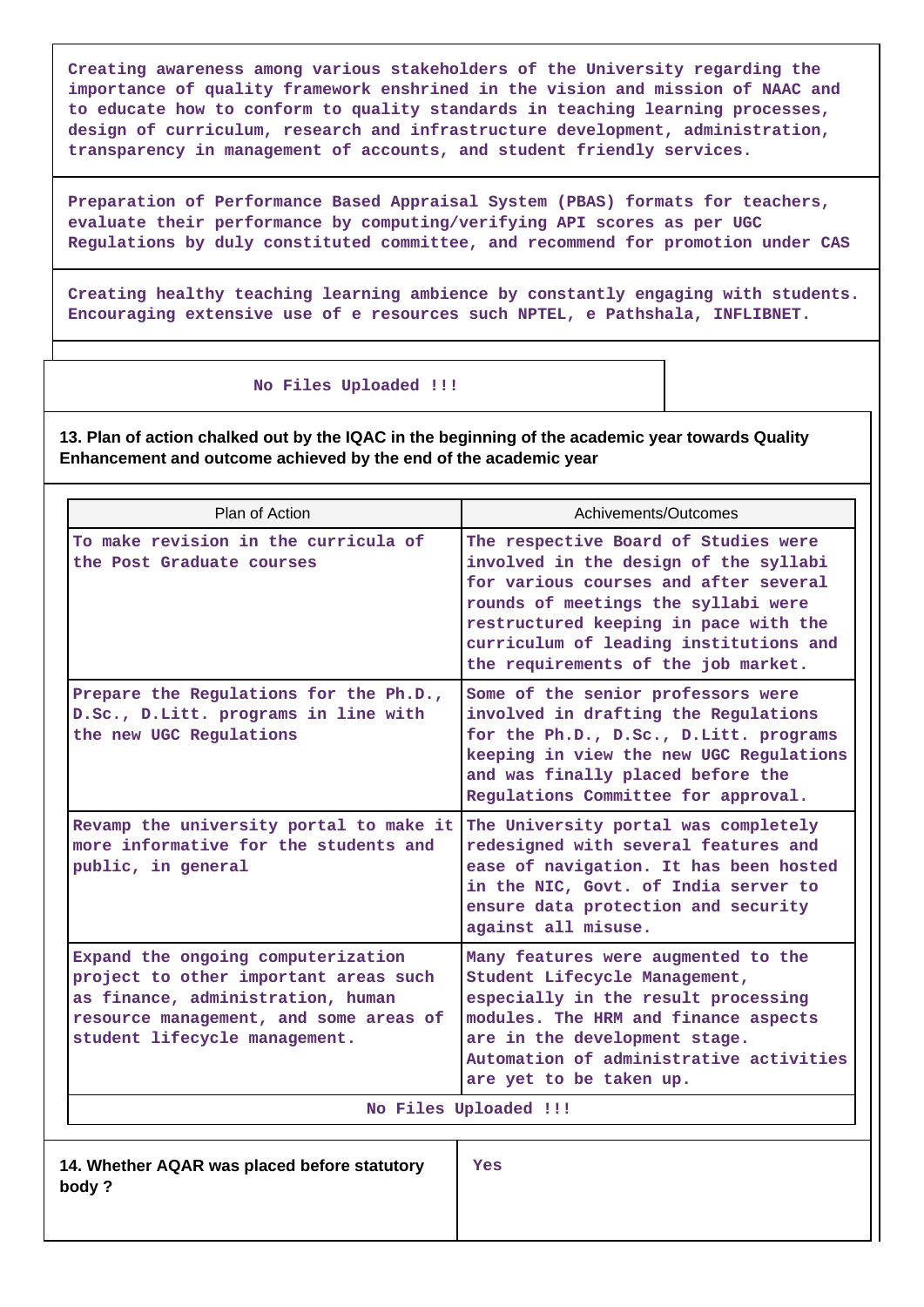| Name of Statutory Body                                                                                                                                | <b>Meeting Date</b>                                                                         |                  |                       |  |
|-------------------------------------------------------------------------------------------------------------------------------------------------------|---------------------------------------------------------------------------------------------|------------------|-----------------------|--|
| Placed before the Syndicate through the<br>Vice Chancellor                                                                                            |                                                                                             | 20-May-2021      |                       |  |
| 15. Whether NAAC/or any other accredited<br>body(s) visited IQAC or interacted with it to<br>assess the functioning?                                  | No                                                                                          |                  |                       |  |
| 16. Whether institutional data submitted to<br>AISHE:                                                                                                 | Yes                                                                                         |                  |                       |  |
| Year of Submission                                                                                                                                    | 2020                                                                                        |                  |                       |  |
| Date of Submission                                                                                                                                    | 29-May-2020                                                                                 |                  |                       |  |
| 17. Does the Institution have Management<br><b>Information System?</b>                                                                                | No                                                                                          |                  |                       |  |
|                                                                                                                                                       | Part B                                                                                      |                  |                       |  |
| <b>CRITERION I - CURRICULAR ASPECTS</b>                                                                                                               |                                                                                             |                  |                       |  |
| 1.1 - Curriculum Design and Development                                                                                                               |                                                                                             |                  |                       |  |
| 1.1.1 - Programmes for which syllabus revision was carried out during the Academic year                                                               |                                                                                             |                  |                       |  |
| Name of Programme<br>Programme Code                                                                                                                   | Programme Specialization<br>Date of Revision                                                |                  |                       |  |
| No Data Entered/Not Applicable !!!                                                                                                                    |                                                                                             |                  |                       |  |
|                                                                                                                                                       | View File                                                                                   |                  |                       |  |
| 1.1.2 - Programmes/ courses focussed on employability/ entrepreneurship/ skill development during the Academic<br>year                                |                                                                                             |                  |                       |  |
| Programme with<br>Programme<br>Code<br>Specialization                                                                                                 | Date of Introduction                                                                        | Course with Code | Date of Introduction  |  |
| No Data Entered/Not Applicable !!!                                                                                                                    |                                                                                             |                  |                       |  |
|                                                                                                                                                       | No file uploaded.                                                                           |                  |                       |  |
| 1.2 - Academic Flexibility                                                                                                                            |                                                                                             |                  |                       |  |
| 1.2.1 - New programmes/courses introduced during the Academic year                                                                                    |                                                                                             |                  |                       |  |
| Programme/Course                                                                                                                                      | Programme Specialization                                                                    |                  | Dates of Introduction |  |
| No Data Entered/Not Applicable !!!                                                                                                                    |                                                                                             |                  |                       |  |
|                                                                                                                                                       | No file uploaded.                                                                           |                  |                       |  |
| 1.2.2 - Programmes in which Choice Based Credit System (CBCS)/Elective Course System implemented at the<br>University level during the Academic year. |                                                                                             |                  |                       |  |
| Name of programmes adopting<br><b>CBCS</b>                                                                                                            | Date of implementation of<br>Programme Specialization<br><b>CBCS/Elective Course System</b> |                  |                       |  |
| No Data Entered/Not Applicable !!!                                                                                                                    |                                                                                             |                  |                       |  |
| 1.3 - Curriculum Enrichment                                                                                                                           |                                                                                             |                  |                       |  |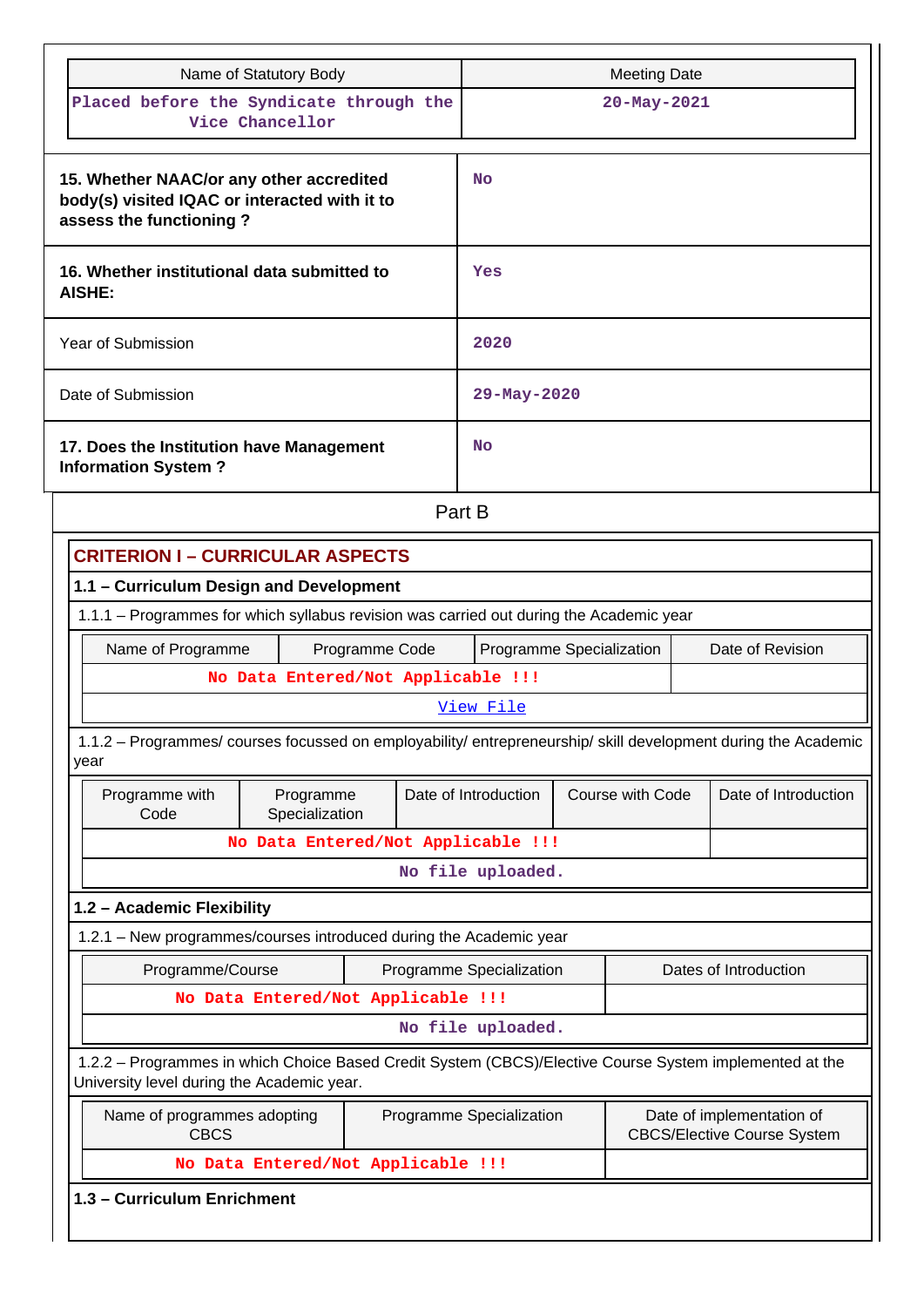| 1.3.1 - Value-added courses imparting transferable and life skills offered during the year                                                                                                                                                                                                                                                                                                                                                                                                                                                                                   |                                    |                                  |                 |  |                                   |                                                              |  |  |  |
|------------------------------------------------------------------------------------------------------------------------------------------------------------------------------------------------------------------------------------------------------------------------------------------------------------------------------------------------------------------------------------------------------------------------------------------------------------------------------------------------------------------------------------------------------------------------------|------------------------------------|----------------------------------|-----------------|--|-----------------------------------|--------------------------------------------------------------|--|--|--|
| <b>Value Added Courses</b>                                                                                                                                                                                                                                                                                                                                                                                                                                                                                                                                                   |                                    | Date of Introduction             |                 |  |                                   | Number of Students Enrolled                                  |  |  |  |
|                                                                                                                                                                                                                                                                                                                                                                                                                                                                                                                                                                              | No Data Entered/Not Applicable !!! |                                  |                 |  |                                   |                                                              |  |  |  |
| No file uploaded.                                                                                                                                                                                                                                                                                                                                                                                                                                                                                                                                                            |                                    |                                  |                 |  |                                   |                                                              |  |  |  |
| 1.3.2 - Field Projects / Internships under taken during the year                                                                                                                                                                                                                                                                                                                                                                                                                                                                                                             |                                    |                                  |                 |  |                                   |                                                              |  |  |  |
| Project/Programme Title                                                                                                                                                                                                                                                                                                                                                                                                                                                                                                                                                      |                                    | Programme Specialization         |                 |  |                                   | No. of students enrolled for Field<br>Projects / Internships |  |  |  |
| <b>MSC</b>                                                                                                                                                                                                                                                                                                                                                                                                                                                                                                                                                                   |                                    | Botany (Summer<br>Internship)    |                 |  |                                   | $\mathbf{2}$                                                 |  |  |  |
| <b>MSC</b>                                                                                                                                                                                                                                                                                                                                                                                                                                                                                                                                                                   |                                    | Chemistry (Summer<br>Internship) |                 |  |                                   | $\mathbf{1}$                                                 |  |  |  |
| <b>MSC</b>                                                                                                                                                                                                                                                                                                                                                                                                                                                                                                                                                                   |                                    | Research Fellowship))            | Zoology (Summer |  |                                   | 1                                                            |  |  |  |
| Biotechnology (Summer<br>12<br><b>MSC</b><br>Internship)                                                                                                                                                                                                                                                                                                                                                                                                                                                                                                                     |                                    |                                  |                 |  |                                   |                                                              |  |  |  |
| <b>MCA</b>                                                                                                                                                                                                                                                                                                                                                                                                                                                                                                                                                                   |                                    | Software development             |                 |  |                                   | 32                                                           |  |  |  |
| <b>MBA</b>                                                                                                                                                                                                                                                                                                                                                                                                                                                                                                                                                                   | Finance, Marketing, HR<br>37       |                                  |                 |  |                                   |                                                              |  |  |  |
| <b>MIRPM</b>                                                                                                                                                                                                                                                                                                                                                                                                                                                                                                                                                                 | HR Practices                       |                                  |                 |  |                                   | 42                                                           |  |  |  |
| Financial Management<br><b>MBA</b>                                                                                                                                                                                                                                                                                                                                                                                                                                                                                                                                           |                                    |                                  |                 |  |                                   | 9                                                            |  |  |  |
|                                                                                                                                                                                                                                                                                                                                                                                                                                                                                                                                                                              | No file uploaded.                  |                                  |                 |  |                                   |                                                              |  |  |  |
| 1.4 - Feedback System                                                                                                                                                                                                                                                                                                                                                                                                                                                                                                                                                        |                                    |                                  |                 |  |                                   |                                                              |  |  |  |
| 1.4.1 – Whether structured feedback received from all the stakeholders.                                                                                                                                                                                                                                                                                                                                                                                                                                                                                                      |                                    |                                  |                 |  |                                   |                                                              |  |  |  |
| <b>Students</b>                                                                                                                                                                                                                                                                                                                                                                                                                                                                                                                                                              |                                    |                                  |                 |  | Yes                               |                                                              |  |  |  |
| <b>Teachers</b>                                                                                                                                                                                                                                                                                                                                                                                                                                                                                                                                                              |                                    |                                  |                 |  | Yes                               |                                                              |  |  |  |
| Employers                                                                                                                                                                                                                                                                                                                                                                                                                                                                                                                                                                    |                                    |                                  |                 |  | N <sub>o</sub>                    |                                                              |  |  |  |
| Alumni                                                                                                                                                                                                                                                                                                                                                                                                                                                                                                                                                                       |                                    |                                  |                 |  | No                                |                                                              |  |  |  |
| Parents                                                                                                                                                                                                                                                                                                                                                                                                                                                                                                                                                                      |                                    |                                  |                 |  | No                                |                                                              |  |  |  |
| 1.4.2 – How the feedback obtained is being analyzed and utilized for overall development of the institution?<br>(maximum 500 words)                                                                                                                                                                                                                                                                                                                                                                                                                                          |                                    |                                  |                 |  |                                   |                                                              |  |  |  |
| <b>Feedback Obtained</b>                                                                                                                                                                                                                                                                                                                                                                                                                                                                                                                                                     |                                    |                                  |                 |  |                                   |                                                              |  |  |  |
| Feedbacks obtained from the students as well as faculty members are analyzed by<br>the IQAC critically and are also discussed in faculty meetings. Necessary<br>corrective measures are taken to improve upon the academic ambience and other<br>facilities. The faculty members regularly interact with the students to address<br>their specific needs based on the feedback. Similarly, the University authority<br>also takes appropriate steps to meet the aspirations of the faculty with regard<br>to promotions, research projects, and other academic requirements. |                                    |                                  |                 |  |                                   |                                                              |  |  |  |
| <b>CRITERION II – TEACHING- LEARNING AND EVALUATION</b>                                                                                                                                                                                                                                                                                                                                                                                                                                                                                                                      |                                    |                                  |                 |  |                                   |                                                              |  |  |  |
| 2.1 - Student Enrolment and Profile                                                                                                                                                                                                                                                                                                                                                                                                                                                                                                                                          |                                    |                                  |                 |  |                                   |                                                              |  |  |  |
| 2.1.1 – Demand Ratio during the year                                                                                                                                                                                                                                                                                                                                                                                                                                                                                                                                         |                                    |                                  |                 |  |                                   |                                                              |  |  |  |
| Name of the<br>Programme                                                                                                                                                                                                                                                                                                                                                                                                                                                                                                                                                     | Programme<br>Specialization        | Number of seats<br>available     |                 |  | Number of<br>Application received | <b>Students Enrolled</b>                                     |  |  |  |
|                                                                                                                                                                                                                                                                                                                                                                                                                                                                                                                                                                              | No Data Entered/Not Applicable !!! |                                  |                 |  |                                   |                                                              |  |  |  |
|                                                                                                                                                                                                                                                                                                                                                                                                                                                                                                                                                                              |                                    |                                  |                 |  |                                   |                                                              |  |  |  |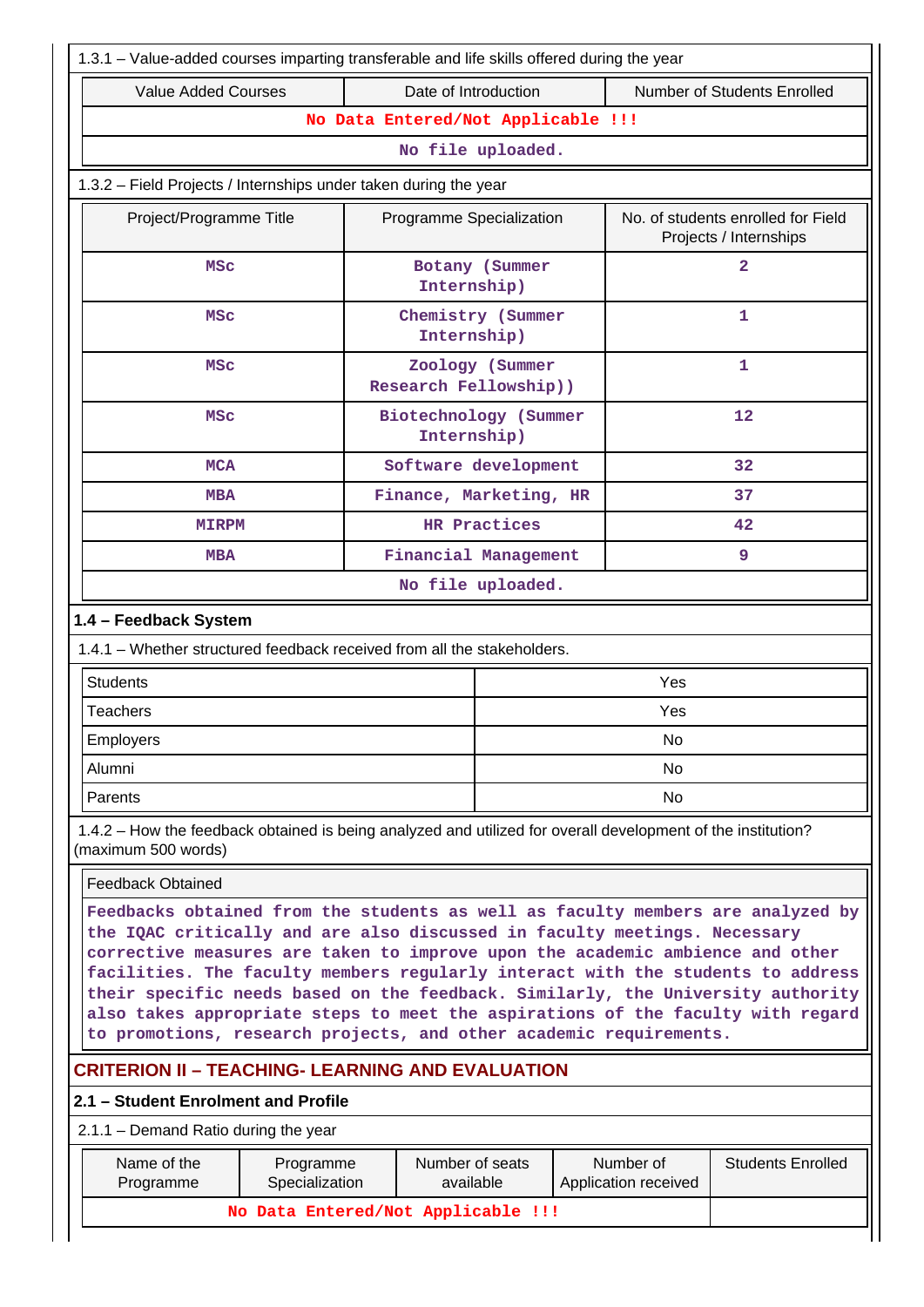| View File                                                                                                                                                                                                                                                                                                                                                                                                                                                              |                                                                                                                                                                                                                                     |    |                                                                                                                                                                                                                                  |           |  |                                             |    |                                                                                                                |  |  |
|------------------------------------------------------------------------------------------------------------------------------------------------------------------------------------------------------------------------------------------------------------------------------------------------------------------------------------------------------------------------------------------------------------------------------------------------------------------------|-------------------------------------------------------------------------------------------------------------------------------------------------------------------------------------------------------------------------------------|----|----------------------------------------------------------------------------------------------------------------------------------------------------------------------------------------------------------------------------------|-----------|--|---------------------------------------------|----|----------------------------------------------------------------------------------------------------------------|--|--|
| 2.2 - Catering to Student Diversity                                                                                                                                                                                                                                                                                                                                                                                                                                    |                                                                                                                                                                                                                                     |    |                                                                                                                                                                                                                                  |           |  |                                             |    |                                                                                                                |  |  |
| 2.2.1 - Student - Full time teacher ratio (current year data)                                                                                                                                                                                                                                                                                                                                                                                                          |                                                                                                                                                                                                                                     |    |                                                                                                                                                                                                                                  |           |  |                                             |    |                                                                                                                |  |  |
| Number of<br>Number of<br>Year<br>Number of<br>Number of<br>Number of<br>students enrolled<br>students enrolled<br>fulltime teachers<br>fulltime teachers<br>teachers<br>in the institution<br>in the institution<br>available in the<br>available in the<br>teaching both UG<br>(UG)<br>and PG courses<br>(PG)<br>institution<br>institution<br>teaching only UG<br>teaching only PG<br>courses<br>courses                                                            |                                                                                                                                                                                                                                     |    |                                                                                                                                                                                                                                  |           |  |                                             |    |                                                                                                                |  |  |
| 2019<br>160<br>824<br>2<br>83<br>85                                                                                                                                                                                                                                                                                                                                                                                                                                    |                                                                                                                                                                                                                                     |    |                                                                                                                                                                                                                                  |           |  |                                             |    |                                                                                                                |  |  |
| 2.3 - Teaching - Learning Process                                                                                                                                                                                                                                                                                                                                                                                                                                      |                                                                                                                                                                                                                                     |    |                                                                                                                                                                                                                                  |           |  |                                             |    |                                                                                                                |  |  |
| 2.3.1 - Percentage of teachers using ICT for effective teaching with Learning Management Systems (LMS), E-<br>learning resources etc. (current year data)                                                                                                                                                                                                                                                                                                              |                                                                                                                                                                                                                                     |    |                                                                                                                                                                                                                                  |           |  |                                             |    |                                                                                                                |  |  |
| Number of<br>Number of<br>Numberof smart<br><b>ICT Tools and</b><br>Number of ICT<br>E-resources and<br><b>Teachers on Roll</b><br>teachers using<br>enabled<br>classrooms<br>techniques used<br>resources<br>ICT (LMS, e-<br>available<br>Classrooms<br>Resources)                                                                                                                                                                                                    |                                                                                                                                                                                                                                     |    |                                                                                                                                                                                                                                  |           |  |                                             |    |                                                                                                                |  |  |
| 85                                                                                                                                                                                                                                                                                                                                                                                                                                                                     | 85                                                                                                                                                                                                                                  |    | <b>Nill</b>                                                                                                                                                                                                                      | 34        |  |                                             | 34 | Nill                                                                                                           |  |  |
|                                                                                                                                                                                                                                                                                                                                                                                                                                                                        |                                                                                                                                                                                                                                     |    | View File of ICT Tools and resources                                                                                                                                                                                             |           |  |                                             |    |                                                                                                                |  |  |
|                                                                                                                                                                                                                                                                                                                                                                                                                                                                        |                                                                                                                                                                                                                                     |    | No file uploaded.                                                                                                                                                                                                                |           |  |                                             |    |                                                                                                                |  |  |
| 2.3.2 - Students mentoring system available in the institution? Give details. (maximum 500 words)                                                                                                                                                                                                                                                                                                                                                                      |                                                                                                                                                                                                                                     |    |                                                                                                                                                                                                                                  |           |  |                                             |    |                                                                                                                |  |  |
| development, projects. 2. In order to safeguard the interest of the students, there are committees/cells such as<br>disciplinary committee, anti-ragging cell, internal complaints committee, sexual harassment cell, SC/ST cell,<br>board of residential committee, covid advisory committee etc. Whenever situation demands the students are<br>researches, funding for fellowships for research and job-specific skill requirements, job opportunities, and further |                                                                                                                                                                                                                                     |    | emotional issues. Students are encouraged to pursue their passion for sports, cultural activities, skill<br>study by exposing them to talks by experts from both academia and industry regarding recent and relevant<br>studies. |           |  |                                             |    | properly counselled and needs are met as far as possible. 3. Students are orientated towards their subjects of |  |  |
| Number of students enrolled in the<br>institution                                                                                                                                                                                                                                                                                                                                                                                                                      |                                                                                                                                                                                                                                     |    | Number of fulltime teachers                                                                                                                                                                                                      |           |  |                                             |    | Mentor: Mentee Ratio                                                                                           |  |  |
|                                                                                                                                                                                                                                                                                                                                                                                                                                                                        | 984                                                                                                                                                                                                                                 |    |                                                                                                                                                                                                                                  | 85        |  |                                             |    | 1:12                                                                                                           |  |  |
| 2.4 - Teacher Profile and Quality                                                                                                                                                                                                                                                                                                                                                                                                                                      |                                                                                                                                                                                                                                     |    |                                                                                                                                                                                                                                  |           |  |                                             |    |                                                                                                                |  |  |
| 2.4.1 - Number of full time teachers appointed during the year                                                                                                                                                                                                                                                                                                                                                                                                         |                                                                                                                                                                                                                                     |    |                                                                                                                                                                                                                                  |           |  |                                             |    |                                                                                                                |  |  |
| No. of sanctioned<br>positions                                                                                                                                                                                                                                                                                                                                                                                                                                         | No. of filled positions                                                                                                                                                                                                             |    | Vacant positions                                                                                                                                                                                                                 |           |  | Positions filled during<br>the current year |    | No. of faculty with<br>Ph.D                                                                                    |  |  |
| 155                                                                                                                                                                                                                                                                                                                                                                                                                                                                    |                                                                                                                                                                                                                                     | 85 |                                                                                                                                                                                                                                  | 70        |  | <b>Nill</b>                                 |    | 79                                                                                                             |  |  |
| 2.4.2 - Honours and recognition received by teachers (received awards, recognition, fellowships at State, National,<br>International level from Government, recognised bodies during the year)                                                                                                                                                                                                                                                                         |                                                                                                                                                                                                                                     |    |                                                                                                                                                                                                                                  |           |  |                                             |    |                                                                                                                |  |  |
|                                                                                                                                                                                                                                                                                                                                                                                                                                                                        | Year of Award<br>Name of full time teachers<br>Designation<br>Name of the award,<br>fellowship, received from<br>receiving awards from<br>state level, national level,<br>Government or recognized<br>international level<br>bodies |    |                                                                                                                                                                                                                                  |           |  |                                             |    |                                                                                                                |  |  |
|                                                                                                                                                                                                                                                                                                                                                                                                                                                                        |                                                                                                                                                                                                                                     |    | No Data Entered/Not Applicable !!!                                                                                                                                                                                               |           |  |                                             |    |                                                                                                                |  |  |
|                                                                                                                                                                                                                                                                                                                                                                                                                                                                        |                                                                                                                                                                                                                                     |    |                                                                                                                                                                                                                                  | View File |  |                                             |    |                                                                                                                |  |  |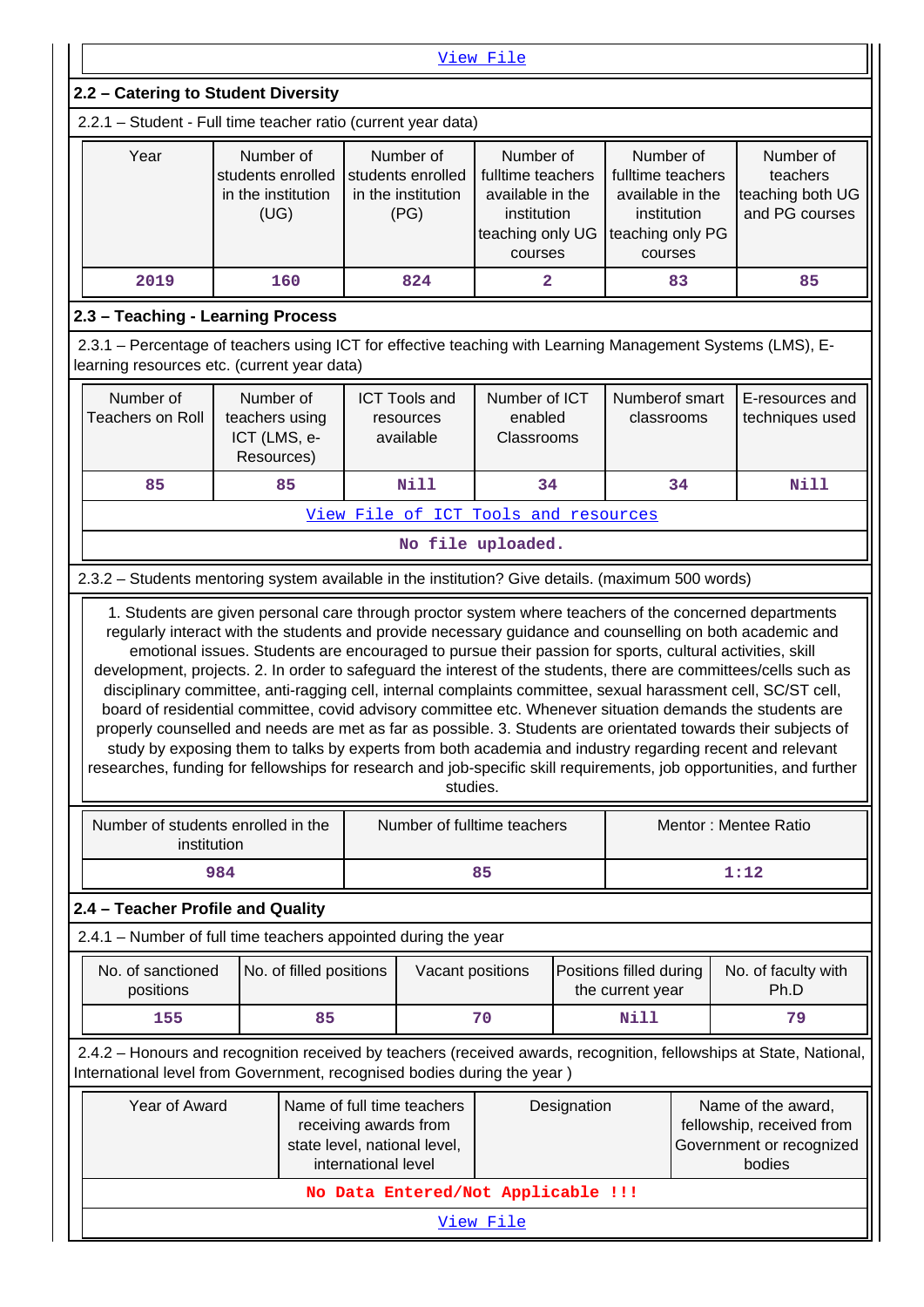|                                                                                                                                                                                                        | 2.5 - Evaluation Process and Reforms                                         |                                                                                                      |                                        |                                                              |  |                                                                |  |                                                                                 |  |  |
|--------------------------------------------------------------------------------------------------------------------------------------------------------------------------------------------------------|------------------------------------------------------------------------------|------------------------------------------------------------------------------------------------------|----------------------------------------|--------------------------------------------------------------|--|----------------------------------------------------------------|--|---------------------------------------------------------------------------------|--|--|
| 2.5.1 - Number of days from the date of semester-end/ year- end examination till the declaration of results during<br>the year                                                                         |                                                                              |                                                                                                      |                                        |                                                              |  |                                                                |  |                                                                                 |  |  |
| Programme Name                                                                                                                                                                                         | Programme Code                                                               |                                                                                                      |                                        | Semester/year                                                |  | Last date of the last<br>semester-end/year-<br>end examination |  | Date of declaration of<br>results of semester-<br>end/ year- end<br>examination |  |  |
|                                                                                                                                                                                                        |                                                                              |                                                                                                      | No Data Entered/Not Applicable !!!     |                                                              |  |                                                                |  |                                                                                 |  |  |
|                                                                                                                                                                                                        |                                                                              |                                                                                                      |                                        | View File                                                    |  |                                                                |  |                                                                                 |  |  |
| 2.5.2 - Average percentage of Student complaints/grievances about evaluation against total number appeared in<br>the examinations during the year                                                      |                                                                              |                                                                                                      |                                        |                                                              |  |                                                                |  |                                                                                 |  |  |
| Number of complaints or grievances<br>Total number of students appeared<br>Percentage<br>about evaluation<br>in the examination                                                                        |                                                                              |                                                                                                      |                                        |                                                              |  |                                                                |  |                                                                                 |  |  |
| 12                                                                                                                                                                                                     |                                                                              |                                                                                                      |                                        | 882                                                          |  |                                                                |  | 1.36                                                                            |  |  |
| 2.6 - Student Performance and Learning Outcomes                                                                                                                                                        |                                                                              |                                                                                                      |                                        |                                                              |  |                                                                |  |                                                                                 |  |  |
| 2.6.1 – Program outcomes, program specific outcomes and course outcomes for all programs offered by the<br>institution are stated and displayed in website of the institution (to provide the weblink) |                                                                              |                                                                                                      |                                        |                                                              |  |                                                                |  |                                                                                 |  |  |
|                                                                                                                                                                                                        |                                                                              |                                                                                                      | http://bamu.nic.in/?p=content&page=162 |                                                              |  |                                                                |  |                                                                                 |  |  |
| 2.6.2 - Pass percentage of students                                                                                                                                                                    |                                                                              |                                                                                                      |                                        |                                                              |  |                                                                |  |                                                                                 |  |  |
| Programme<br>Code                                                                                                                                                                                      | Programme<br>Name                                                            | Number of<br>Programme<br>Specialization<br>students<br>appeared in the<br>final year<br>examination |                                        | Number of<br>students passed<br>in final year<br>examination |  | Pass Percentage                                                |  |                                                                                 |  |  |
|                                                                                                                                                                                                        | No Data Entered/Not Applicable !!!                                           |                                                                                                      |                                        |                                                              |  |                                                                |  |                                                                                 |  |  |
|                                                                                                                                                                                                        |                                                                              |                                                                                                      |                                        | View File                                                    |  |                                                                |  |                                                                                 |  |  |
| 2.7 - Student Satisfaction Survey                                                                                                                                                                      |                                                                              |                                                                                                      |                                        |                                                              |  |                                                                |  |                                                                                 |  |  |
| 2.7.1 - Student Satisfaction Survey (SSS) on overall institutional performance (Institution may design the<br>questionnaire) (results and details be provided as weblink)                              |                                                                              |                                                                                                      |                                        |                                                              |  |                                                                |  |                                                                                 |  |  |
|                                                                                                                                                                                                        | http://bamu.nic.in/buoadmin/pdf link/StudentFeedback 01 30 24pm2bc5fd2bdeab5 |                                                                                                      | 5a904bd7eb430e027b6.pdf                |                                                              |  |                                                                |  |                                                                                 |  |  |
| <b>CRITERION III - RESEARCH, INNOVATIONS AND EXTENSION</b>                                                                                                                                             |                                                                              |                                                                                                      |                                        |                                                              |  |                                                                |  |                                                                                 |  |  |
| 3.1 - Promotion of Research and Facilities                                                                                                                                                             |                                                                              |                                                                                                      |                                        |                                                              |  |                                                                |  |                                                                                 |  |  |
| 3.1.1 – Teachers awarded National/International fellowship for advanced studies/ research during the year                                                                                              |                                                                              |                                                                                                      |                                        |                                                              |  |                                                                |  |                                                                                 |  |  |
| <b>Type</b>                                                                                                                                                                                            | Name of the teacher<br>awarded the<br>fellowship                             |                                                                                                      | Name of the award                      |                                                              |  | Date of award                                                  |  | Awarding agency                                                                 |  |  |
|                                                                                                                                                                                                        |                                                                              |                                                                                                      | No Data Entered/Not Applicable !!!     |                                                              |  |                                                                |  |                                                                                 |  |  |
|                                                                                                                                                                                                        |                                                                              |                                                                                                      | No file uploaded.                      |                                                              |  |                                                                |  |                                                                                 |  |  |
| 3.1.2 - Number of JRFs, SRFs, Post Doctoral Fellows, Research Associates and other fellows in the Institution<br>enrolled during the year                                                              |                                                                              |                                                                                                      |                                        |                                                              |  |                                                                |  |                                                                                 |  |  |
| Name of Research fellowship                                                                                                                                                                            |                                                                              |                                                                                                      | Duration of the fellowship             |                                                              |  |                                                                |  | <b>Funding Agency</b>                                                           |  |  |
|                                                                                                                                                                                                        |                                                                              |                                                                                                      | No Data Entered/Not Applicable !!!     |                                                              |  |                                                                |  |                                                                                 |  |  |
|                                                                                                                                                                                                        |                                                                              |                                                                                                      |                                        | <u>View File</u>                                             |  |                                                                |  |                                                                                 |  |  |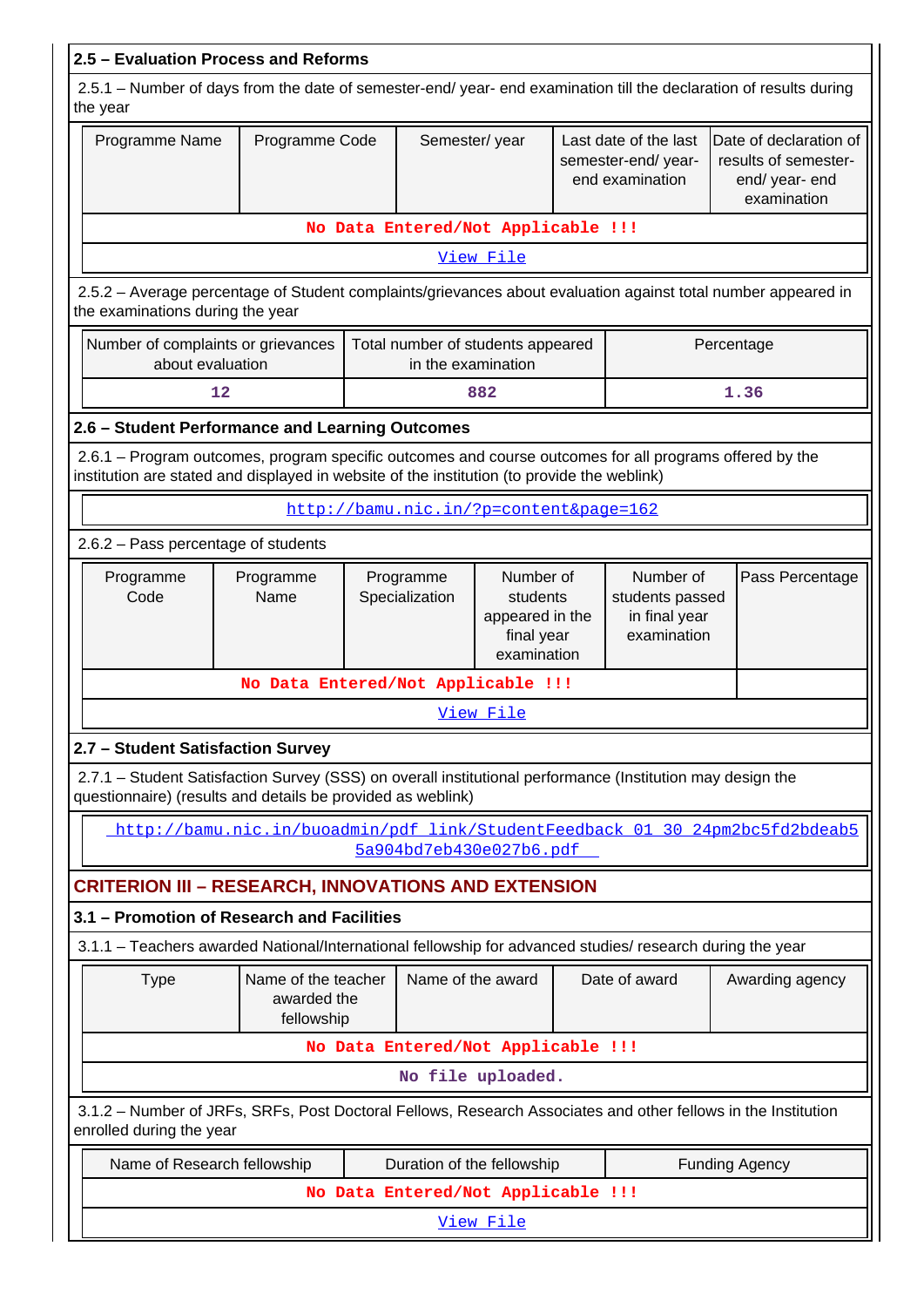| 3.2 - Resource Mobilization for Research                                                                                                 |                                    |                                    |                               |                |                           |                                    |  |  |  |
|------------------------------------------------------------------------------------------------------------------------------------------|------------------------------------|------------------------------------|-------------------------------|----------------|---------------------------|------------------------------------|--|--|--|
| 3.2.1 – Research funds sanctioned and received from various agencies, industry and other organisations                                   |                                    |                                    |                               |                |                           |                                    |  |  |  |
| Nature of the Project                                                                                                                    | Duration                           |                                    | Name of the funding<br>agency |                | Total grant<br>sanctioned | Amount received<br>during the year |  |  |  |
|                                                                                                                                          |                                    | No Data Entered/Not Applicable !!! |                               |                |                           |                                    |  |  |  |
|                                                                                                                                          |                                    |                                    | View File                     |                |                           |                                    |  |  |  |
| 3.3 - Innovation Ecosystem                                                                                                               |                                    |                                    |                               |                |                           |                                    |  |  |  |
| 3.3.1 - Workshops/Seminars Conducted on Intellectual Property Rights (IPR) and Industry-Academia Innovative<br>practices during the year |                                    |                                    |                               |                |                           |                                    |  |  |  |
| Title of workshop/seminar<br>Name of the Dept.<br>Date                                                                                   |                                    |                                    |                               |                |                           |                                    |  |  |  |
|                                                                                                                                          |                                    | No Data Entered/Not Applicable !!! |                               |                |                           |                                    |  |  |  |
|                                                                                                                                          |                                    |                                    | View File                     |                |                           |                                    |  |  |  |
| 3.3.2 - Awards for Innovation won by Institution/Teachers/Research scholars/Students during the year                                     |                                    |                                    |                               |                |                           |                                    |  |  |  |
| Title of the innovation                                                                                                                  | Name of Awardee                    |                                    | Awarding Agency               |                | Date of award             | Category                           |  |  |  |
|                                                                                                                                          |                                    | No Data Entered/Not Applicable !!! |                               |                |                           |                                    |  |  |  |
|                                                                                                                                          |                                    |                                    | View File                     |                |                           |                                    |  |  |  |
| 3.3.3 - No. of Incubation centre created, start-ups incubated on campus during the year                                                  |                                    |                                    |                               |                |                           |                                    |  |  |  |
| Incubation<br>Center                                                                                                                     | Name                               | Sponsered By                       | Name of the<br>Start-up       |                | Nature of Start-<br>up    | Date of<br>Commencement            |  |  |  |
|                                                                                                                                          | No Data Entered/Not Applicable !!! |                                    |                               |                |                           |                                    |  |  |  |
|                                                                                                                                          |                                    |                                    | No file uploaded.             |                |                           |                                    |  |  |  |
| 3.4 - Research Publications and Awards                                                                                                   |                                    |                                    |                               |                |                           |                                    |  |  |  |
| 3.4.1 - Ph. Ds awarded during the year                                                                                                   |                                    |                                    |                               |                |                           |                                    |  |  |  |
|                                                                                                                                          | Name of the Department             |                                    |                               |                | Number of PhD's Awarded   |                                    |  |  |  |
|                                                                                                                                          | Biotechnology                      |                                    |                               | 1              |                           |                                    |  |  |  |
|                                                                                                                                          | Botany                             |                                    |                               | $\overline{2}$ |                           |                                    |  |  |  |
|                                                                                                                                          | <b>Business Administration</b>     |                                    |                               |                | $\overline{\mathbf{2}}$   |                                    |  |  |  |
|                                                                                                                                          | Chemistry                          |                                    |                               |                | 1                         |                                    |  |  |  |
|                                                                                                                                          | Commerce                           |                                    |                               |                | $\overline{a}$            |                                    |  |  |  |
|                                                                                                                                          | Marine Sciences                    |                                    |                               |                | $\overline{\mathbf{2}}$   |                                    |  |  |  |
|                                                                                                                                          | Electronic Science                 |                                    |                               |                | $\overline{2}$            |                                    |  |  |  |
|                                                                                                                                          | English                            |                                    |                               |                | 3                         |                                    |  |  |  |
|                                                                                                                                          | Law                                |                                    |                               |                | 5                         |                                    |  |  |  |
|                                                                                                                                          | Mathematics                        |                                    |                               |                | 4                         |                                    |  |  |  |
|                                                                                                                                          | Zoology                            |                                    |                               |                | $\overline{a}$            |                                    |  |  |  |
|                                                                                                                                          | Economics                          |                                    |                               |                | 1                         |                                    |  |  |  |
|                                                                                                                                          | Odia                               |                                    |                               |                | 8                         |                                    |  |  |  |
|                                                                                                                                          | Pharmacy                           |                                    |                               |                | 3                         |                                    |  |  |  |
|                                                                                                                                          | Political Science                  |                                    |                               |                | 6                         |                                    |  |  |  |
| 3.4.2 - Research Publications in the Journals notified on UGC website during the year                                                    |                                    |                                    |                               |                |                           |                                    |  |  |  |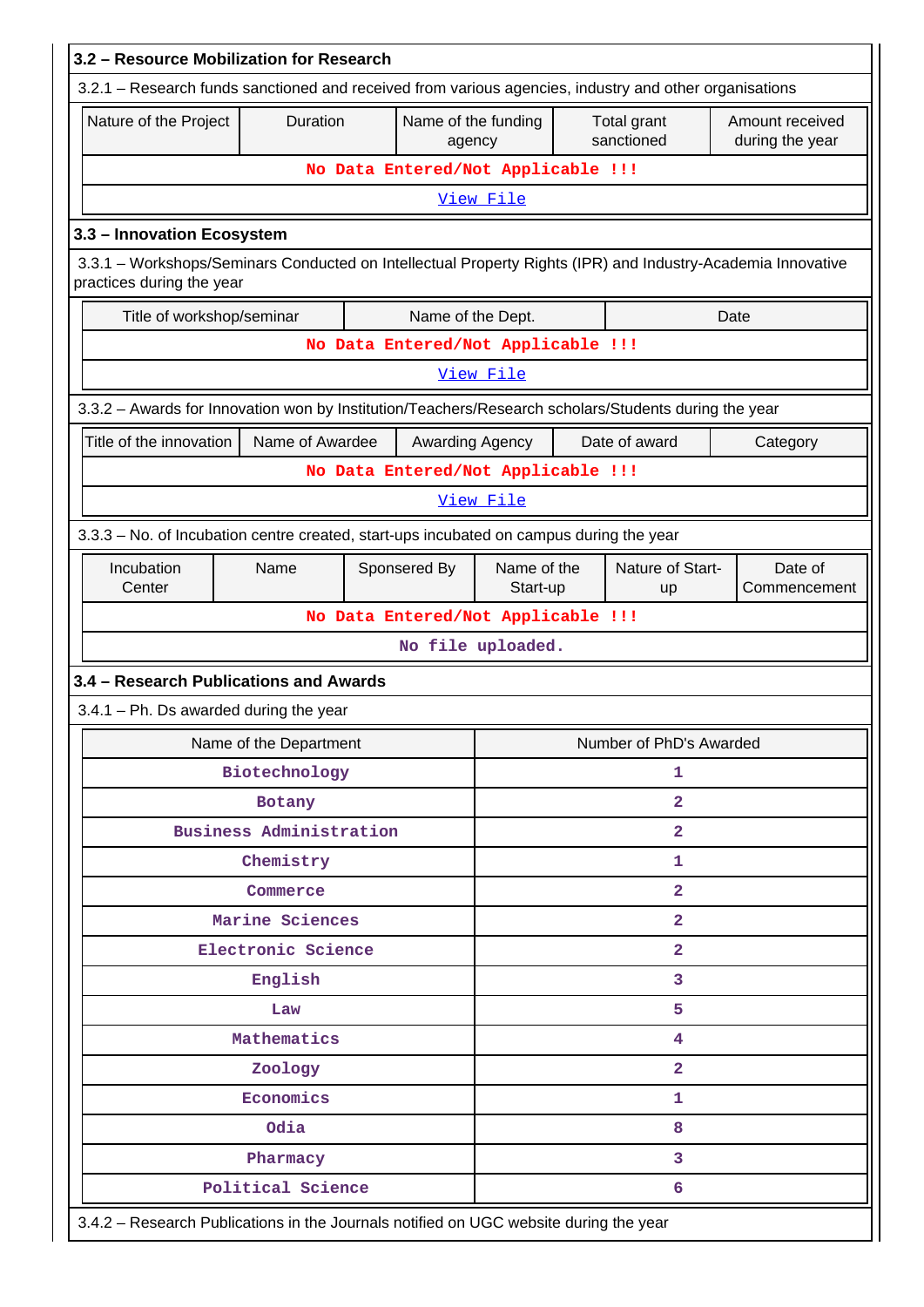| <b>Type</b>                                                                                                                                                           |                                                                                                                                                            |  | Department                                      |                              | Number of Publication                                              |                                         |                                                      | Average Impact Factor (if<br>any)                    |                                                                    |  |
|-----------------------------------------------------------------------------------------------------------------------------------------------------------------------|------------------------------------------------------------------------------------------------------------------------------------------------------------|--|-------------------------------------------------|------------------------------|--------------------------------------------------------------------|-----------------------------------------|------------------------------------------------------|------------------------------------------------------|--------------------------------------------------------------------|--|
|                                                                                                                                                                       |                                                                                                                                                            |  | No Data Entered/Not Applicable !!!              |                              |                                                                    |                                         |                                                      |                                                      |                                                                    |  |
|                                                                                                                                                                       |                                                                                                                                                            |  |                                                 |                              | View File                                                          |                                         |                                                      |                                                      |                                                                    |  |
|                                                                                                                                                                       | 3.4.3 - Books and Chapters in edited Volumes / Books published, and papers in National/International Conference<br>Proceedings per Teacher during the year |  |                                                 |                              |                                                                    |                                         |                                                      |                                                      |                                                                    |  |
|                                                                                                                                                                       | Number of Publication<br>Department                                                                                                                        |  |                                                 |                              |                                                                    |                                         |                                                      |                                                      |                                                                    |  |
|                                                                                                                                                                       |                                                                                                                                                            |  | No Data Entered/Not Applicable !!!              |                              |                                                                    |                                         |                                                      |                                                      |                                                                    |  |
|                                                                                                                                                                       |                                                                                                                                                            |  |                                                 |                              | View File                                                          |                                         |                                                      |                                                      |                                                                    |  |
|                                                                                                                                                                       | 3.4.4 - Patents published/awarded/applied during the year                                                                                                  |  |                                                 |                              |                                                                    |                                         |                                                      |                                                      |                                                                    |  |
| <b>Patent Details</b>                                                                                                                                                 |                                                                                                                                                            |  | Patent status                                   |                              |                                                                    | <b>Patent Number</b>                    |                                                      |                                                      | Date of Award                                                      |  |
|                                                                                                                                                                       |                                                                                                                                                            |  | No Data Entered/Not Applicable !!!              |                              |                                                                    |                                         |                                                      |                                                      |                                                                    |  |
|                                                                                                                                                                       |                                                                                                                                                            |  |                                                 | No file uploaded.            |                                                                    |                                         |                                                      |                                                      |                                                                    |  |
| 3.4.5 - Bibliometrics of the publications during the last academic year based on average citation index in Scopus/<br>Web of Science or PubMed/ Indian Citation Index |                                                                                                                                                            |  |                                                 |                              |                                                                    |                                         |                                                      |                                                      |                                                                    |  |
| Title of the<br>Title of journal<br>Year of<br>Name of<br>Author<br>publication<br>Paper                                                                              |                                                                                                                                                            |  |                                                 | <b>Citation Index</b>        | Institutional<br>affiliation as<br>mentioned in<br>the publication |                                         | Number of<br>citations<br>excluding self<br>citation |                                                      |                                                                    |  |
|                                                                                                                                                                       | No Data Entered/Not Applicable !!!                                                                                                                         |  |                                                 |                              |                                                                    |                                         |                                                      |                                                      |                                                                    |  |
|                                                                                                                                                                       |                                                                                                                                                            |  |                                                 |                              | View File                                                          |                                         |                                                      |                                                      |                                                                    |  |
| 3.4.6 - h-Index of the Institutional Publications during the year. (based on Scopus/ Web of science)                                                                  |                                                                                                                                                            |  |                                                 |                              |                                                                    |                                         |                                                      |                                                      |                                                                    |  |
| Title of the<br>Paper                                                                                                                                                 | Name of<br>Author                                                                                                                                          |  | Title of journal                                | publication                  | Year of<br>h-index                                                 |                                         |                                                      | Number of<br>citations<br>excluding self<br>citation | Institutional<br>affiliation as<br>mentioned in<br>the publication |  |
|                                                                                                                                                                       |                                                                                                                                                            |  | No Data Entered/Not Applicable !!!              |                              |                                                                    |                                         |                                                      |                                                      |                                                                    |  |
|                                                                                                                                                                       |                                                                                                                                                            |  |                                                 | No file uploaded.            |                                                                    |                                         |                                                      |                                                      |                                                                    |  |
| 3.4.7 - Faculty participation in Seminars/Conferences and Symposia during the year                                                                                    |                                                                                                                                                            |  |                                                 |                              |                                                                    |                                         |                                                      |                                                      |                                                                    |  |
| Number of Faculty                                                                                                                                                     |                                                                                                                                                            |  | International                                   | National                     |                                                                    | <b>State</b>                            |                                                      |                                                      | Local                                                              |  |
|                                                                                                                                                                       |                                                                                                                                                            |  | No Data Entered/Not Applicable !!!              |                              |                                                                    |                                         |                                                      |                                                      |                                                                    |  |
|                                                                                                                                                                       |                                                                                                                                                            |  |                                                 |                              | View File                                                          |                                         |                                                      |                                                      |                                                                    |  |
| 3.5 - Consultancy                                                                                                                                                     |                                                                                                                                                            |  |                                                 |                              |                                                                    |                                         |                                                      |                                                      |                                                                    |  |
| 3.5.1 - Revenue generated from Consultancy during the year                                                                                                            |                                                                                                                                                            |  |                                                 |                              |                                                                    |                                         |                                                      |                                                      |                                                                    |  |
| Name of the Consultan(s)<br>department                                                                                                                                |                                                                                                                                                            |  | Name of consultancy<br>project                  |                              |                                                                    | Consulting/Sponsoring<br>Agency         |                                                      |                                                      | Revenue generated<br>(amount in rupees)                            |  |
| Prof. P.K.<br>Mohanty                                                                                                                                                 |                                                                                                                                                            |  | Environmental<br>monitoring of<br>Gopalpur Port |                              | Gopalpur Port<br>Ltd.                                              |                                         |                                                      |                                                      | 40.67                                                              |  |
|                                                                                                                                                                       |                                                                                                                                                            |  |                                                 | No file uploaded.            |                                                                    |                                         |                                                      |                                                      |                                                                    |  |
| 3.5.2 – Revenue generated from Corporate Training by the institution during the year                                                                                  |                                                                                                                                                            |  |                                                 |                              |                                                                    |                                         |                                                      |                                                      |                                                                    |  |
| Name of the<br>Consultan(s)                                                                                                                                           |                                                                                                                                                            |  | Title of the<br>programme                       | Agency seeking /<br>training |                                                                    | Revenue generated<br>(amount in rupees) |                                                      |                                                      | Number of trainees                                                 |  |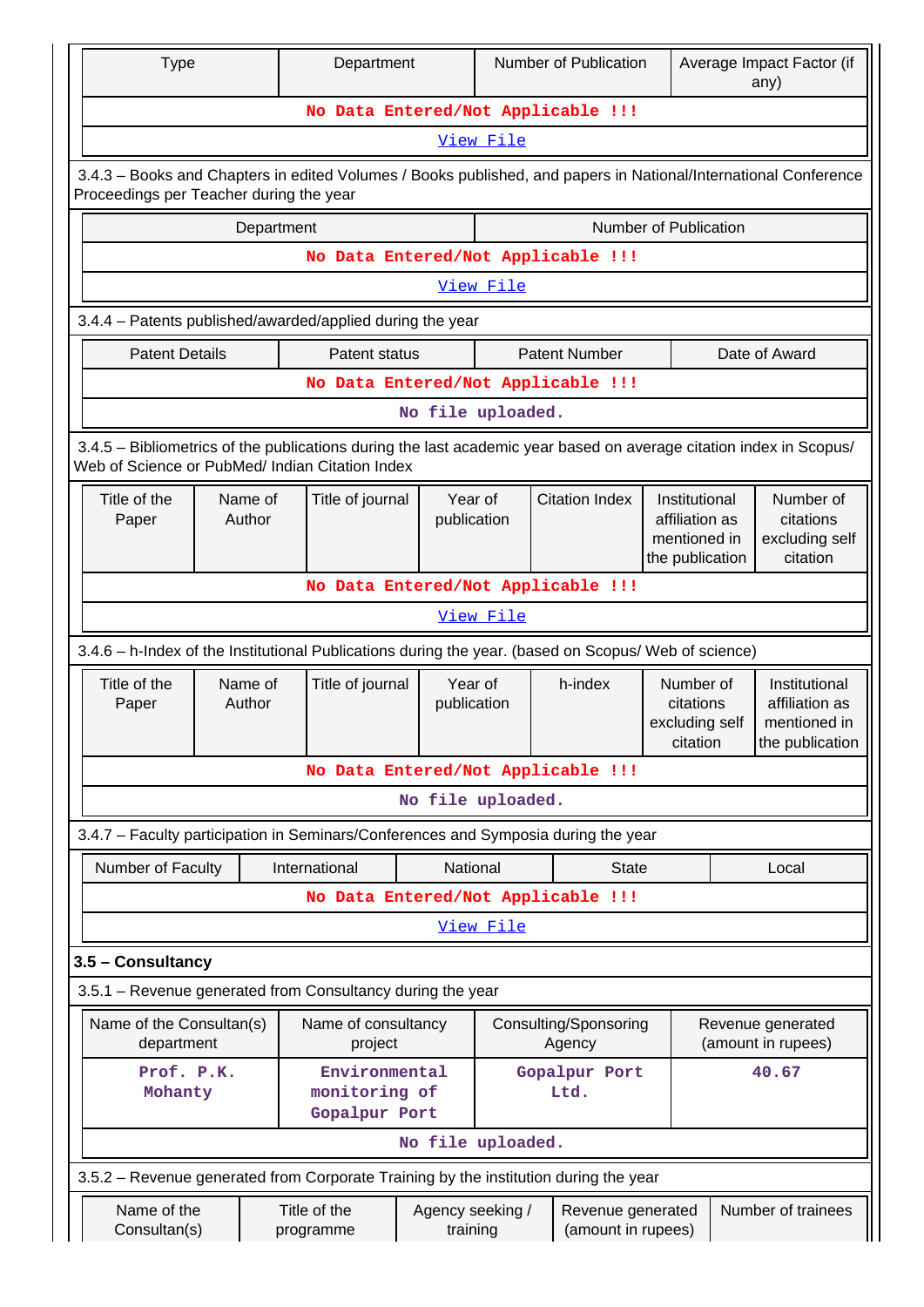| department                                                                                                                                                                                                             |                         |  |                                                 |                                                                                                   |                             |                        |  |                    |                                                          |                                        |
|------------------------------------------------------------------------------------------------------------------------------------------------------------------------------------------------------------------------|-------------------------|--|-------------------------------------------------|---------------------------------------------------------------------------------------------------|-----------------------------|------------------------|--|--------------------|----------------------------------------------------------|----------------------------------------|
| No Data Entered/Not Applicable !!!                                                                                                                                                                                     |                         |  |                                                 |                                                                                                   |                             |                        |  |                    |                                                          |                                        |
| No file uploaded.                                                                                                                                                                                                      |                         |  |                                                 |                                                                                                   |                             |                        |  |                    |                                                          |                                        |
| 3.6 - Extension Activities                                                                                                                                                                                             |                         |  |                                                 |                                                                                                   |                             |                        |  |                    |                                                          |                                        |
| 3.6.1 – Number of extension and outreach programmes conducted in collaboration with industry, community and<br>Non- Government Organisations through NSS/NCC/Red cross/Youth Red Cross (YRC) etc., during the year     |                         |  |                                                 |                                                                                                   |                             |                        |  |                    |                                                          |                                        |
| Title of the activities                                                                                                                                                                                                |                         |  | Organising unit/agency/<br>collaborating agency | Number of teachers<br>participated in such<br>activities                                          |                             |                        |  |                    | Number of students<br>participated in such<br>activities |                                        |
| No Data Entered/Not Applicable !!!                                                                                                                                                                                     |                         |  |                                                 |                                                                                                   |                             |                        |  |                    |                                                          |                                        |
|                                                                                                                                                                                                                        |                         |  |                                                 |                                                                                                   | No file uploaded.           |                        |  |                    |                                                          |                                        |
| 3.6.2 - Awards and recognition received for extension activities from Government and other recognized bodies<br>during the year                                                                                        |                         |  |                                                 |                                                                                                   |                             |                        |  |                    |                                                          |                                        |
| Name of the activity                                                                                                                                                                                                   |                         |  | Award/Recognition                               |                                                                                                   |                             | <b>Awarding Bodies</b> |  |                    |                                                          | Number of students<br><b>Benefited</b> |
|                                                                                                                                                                                                                        |                         |  |                                                 | No Data Entered/Not Applicable !!!                                                                |                             |                        |  |                    |                                                          |                                        |
|                                                                                                                                                                                                                        |                         |  |                                                 |                                                                                                   | No file uploaded.           |                        |  |                    |                                                          |                                        |
| 3.6.3 - Students participating in extension activities with Government Organisations, Non-Government<br>Organisations and programmes such as Swachh Bharat, Aids Awareness, Gender Issue, etc. during the year         |                         |  |                                                 |                                                                                                   |                             |                        |  |                    |                                                          |                                        |
| Name of the scheme<br>Name of the activity<br>Number of teachers<br>Number of students<br>Organising unit/Agen<br>cy/collaborating<br>participated in such<br>participated in such<br>activites<br>activites<br>agency |                         |  |                                                 |                                                                                                   |                             |                        |  |                    |                                                          |                                        |
|                                                                                                                                                                                                                        |                         |  |                                                 | No Data Entered/Not Applicable !!!                                                                |                             |                        |  |                    |                                                          |                                        |
|                                                                                                                                                                                                                        |                         |  |                                                 |                                                                                                   | No file uploaded.           |                        |  |                    |                                                          |                                        |
| 3.7 - Collaborations                                                                                                                                                                                                   |                         |  |                                                 |                                                                                                   |                             |                        |  |                    |                                                          |                                        |
| 3.7.1 - Number of Collaborative activities for research, faculty exchange, student exchange during the year                                                                                                            |                         |  |                                                 |                                                                                                   |                             |                        |  |                    |                                                          |                                        |
| Nature of activity                                                                                                                                                                                                     |                         |  | Participant                                     |                                                                                                   | Source of financial support |                        |  |                    |                                                          | Duration                               |
|                                                                                                                                                                                                                        |                         |  |                                                 | No Data Entered/Not Applicable !!!                                                                |                             |                        |  |                    |                                                          |                                        |
|                                                                                                                                                                                                                        |                         |  |                                                 |                                                                                                   | No file uploaded.           |                        |  |                    |                                                          |                                        |
| 3.7.2 - Linkages with institutions/industries for internship, on-the- job training, project work, sharing of research<br>facilities etc. during the year                                                               |                         |  |                                                 |                                                                                                   |                             |                        |  |                    |                                                          |                                        |
| Nature of linkage                                                                                                                                                                                                      | Title of the<br>linkage |  |                                                 | Name of the<br>partnering<br>institution/<br>industry<br>/research lab<br>with contact<br>details | <b>Duration From</b>        |                        |  | <b>Duration To</b> |                                                          | Participant                            |
|                                                                                                                                                                                                                        |                         |  |                                                 | No Data Entered/Not Applicable !!!                                                                |                             |                        |  |                    |                                                          |                                        |
|                                                                                                                                                                                                                        |                         |  |                                                 |                                                                                                   | No file uploaded.           |                        |  |                    |                                                          |                                        |
| 3.7.3 - MoUs signed with institutions of national, international importance, other universities, industries, corporate<br>houses etc. during the year                                                                  |                         |  |                                                 |                                                                                                   |                             |                        |  |                    |                                                          |                                        |
| Number of<br>Organisation<br>Date of MoU signed<br>Purpose/Activities<br>students/teachers                                                                                                                             |                         |  |                                                 |                                                                                                   |                             |                        |  |                    |                                                          |                                        |

participated under MoUs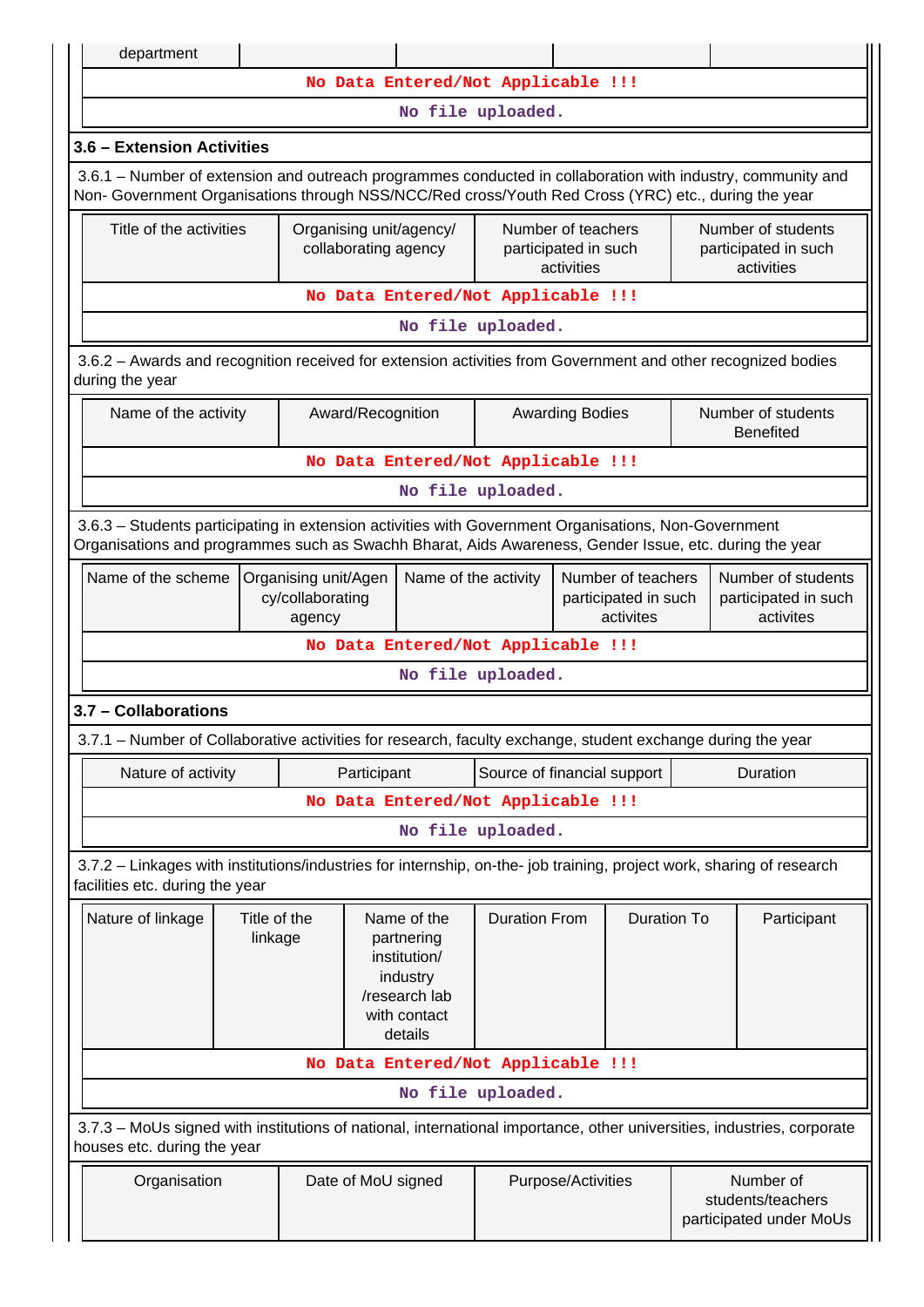|                                                                                             |                                                                                                                                                                                                                                                         |          |                                             |                            | No Data Entered/Not Applicable !!!       |         |                                 |                                                |               |
|---------------------------------------------------------------------------------------------|---------------------------------------------------------------------------------------------------------------------------------------------------------------------------------------------------------------------------------------------------------|----------|---------------------------------------------|----------------------------|------------------------------------------|---------|---------------------------------|------------------------------------------------|---------------|
|                                                                                             |                                                                                                                                                                                                                                                         |          |                                             |                            | No file uploaded.                        |         |                                 |                                                |               |
| <b>CRITERION IV - INFRASTRUCTURE AND LEARNING RESOURCES</b>                                 |                                                                                                                                                                                                                                                         |          |                                             |                            |                                          |         |                                 |                                                |               |
| 4.1 - Physical Facilities                                                                   |                                                                                                                                                                                                                                                         |          |                                             |                            |                                          |         |                                 |                                                |               |
| 4.1.1 - Budget allocation, excluding salary for infrastructure augmentation during the year |                                                                                                                                                                                                                                                         |          |                                             |                            |                                          |         |                                 |                                                |               |
|                                                                                             | Budget allocated for infrastructure augmentation                                                                                                                                                                                                        |          |                                             |                            |                                          |         |                                 | Budget utilized for infrastructure development |               |
|                                                                                             |                                                                                                                                                                                                                                                         | 768.34   |                                             |                            |                                          |         | 500                             |                                                |               |
| 200                                                                                         |                                                                                                                                                                                                                                                         |          |                                             |                            |                                          |         | 30.33                           |                                                |               |
|                                                                                             |                                                                                                                                                                                                                                                         | 500      |                                             |                            |                                          |         | 61.48                           |                                                |               |
| 4.1.2 - Details of augmentation in infrastructure facilities during the year                |                                                                                                                                                                                                                                                         |          |                                             |                            |                                          |         |                                 |                                                |               |
| <b>Facilities</b><br><b>Existing or Newly Added</b>                                         |                                                                                                                                                                                                                                                         |          |                                             |                            |                                          |         |                                 |                                                |               |
|                                                                                             |                                                                                                                                                                                                                                                         |          | Classrooms with Wi-Fi OR LAN                |                            |                                          |         | Existing                        |                                                |               |
| Seminar halls with ICT facilities                                                           |                                                                                                                                                                                                                                                         |          |                                             |                            |                                          |         | Existing                        |                                                |               |
| Classrooms with LCD facilities                                                              |                                                                                                                                                                                                                                                         |          |                                             |                            |                                          |         | Existing                        |                                                |               |
|                                                                                             | Seminar Halls                                                                                                                                                                                                                                           |          |                                             |                            |                                          |         | Existing                        |                                                |               |
| Laboratories                                                                                |                                                                                                                                                                                                                                                         |          |                                             |                            |                                          |         | Existing                        |                                                |               |
| Class rooms                                                                                 |                                                                                                                                                                                                                                                         |          |                                             | Existing                   |                                          |         |                                 |                                                |               |
| Campus Area                                                                                 |                                                                                                                                                                                                                                                         |          |                                             | Existing                   |                                          |         |                                 |                                                |               |
|                                                                                             | View File                                                                                                                                                                                                                                               |          |                                             |                            |                                          |         |                                 |                                                |               |
| 4.2 - Library as a Learning Resource                                                        |                                                                                                                                                                                                                                                         |          |                                             |                            |                                          |         |                                 |                                                |               |
| 4.2.1 - Library is automated {Integrated Library Management System (ILMS)}                  |                                                                                                                                                                                                                                                         |          |                                             |                            |                                          |         |                                 |                                                |               |
| Name of the ILMS<br>software                                                                |                                                                                                                                                                                                                                                         |          | Nature of automation (fully<br>or patially) |                            |                                          | Version |                                 | Year of automation                             |               |
| SOUL 2.0                                                                                    |                                                                                                                                                                                                                                                         |          | Partially                                   |                            |                                          | 2.0     |                                 | 2020                                           |               |
| 4.2.2 - Library Services                                                                    |                                                                                                                                                                                                                                                         |          |                                             |                            |                                          |         |                                 |                                                |               |
| Library<br>Service Type                                                                     |                                                                                                                                                                                                                                                         | Existing |                                             |                            | Newly Added                              |         |                                 | Total                                          |               |
|                                                                                             |                                                                                                                                                                                                                                                         |          |                                             |                            | No Data Entered/Not Applicable !!!       |         |                                 |                                                |               |
|                                                                                             |                                                                                                                                                                                                                                                         |          |                                             |                            | View File                                |         |                                 |                                                |               |
|                                                                                             | 4.2.3 - E-content developed by teachers such as: e-PG- Pathshala, CEC (under e-PG- Pathshala CEC (Under<br>Graduate) SWAYAM other MOOCs platform NPTEL/NMEICT/any other Government initiatives & institutional<br>(Learning Management System (LMS) etc |          |                                             |                            |                                          |         |                                 |                                                |               |
| Name of the Teacher<br>Name of the Module                                                   |                                                                                                                                                                                                                                                         |          |                                             |                            | Platform on which module<br>is developed |         | Date of launching e-<br>content |                                                |               |
|                                                                                             | No Data Entered/Not Applicable !!!                                                                                                                                                                                                                      |          |                                             |                            |                                          |         |                                 |                                                |               |
|                                                                                             |                                                                                                                                                                                                                                                         |          |                                             |                            | No file uploaded.                        |         |                                 |                                                |               |
| 4.3 - IT Infrastructure                                                                     |                                                                                                                                                                                                                                                         |          |                                             |                            |                                          |         |                                 |                                                |               |
| 4.3.1 - Technology Upgradation (overall)                                                    |                                                                                                                                                                                                                                                         |          |                                             |                            |                                          |         |                                 |                                                |               |
| <b>Total Co</b><br><b>Type</b><br>mputers                                                   | Computer<br>Lab                                                                                                                                                                                                                                         |          | Internet                                    | <b>Browsing</b><br>centers | Computer<br>Centers                      | Office  | Departme<br>nts                 | Available<br><b>Bandwidt</b><br>h (MBPS/       | <b>Others</b> |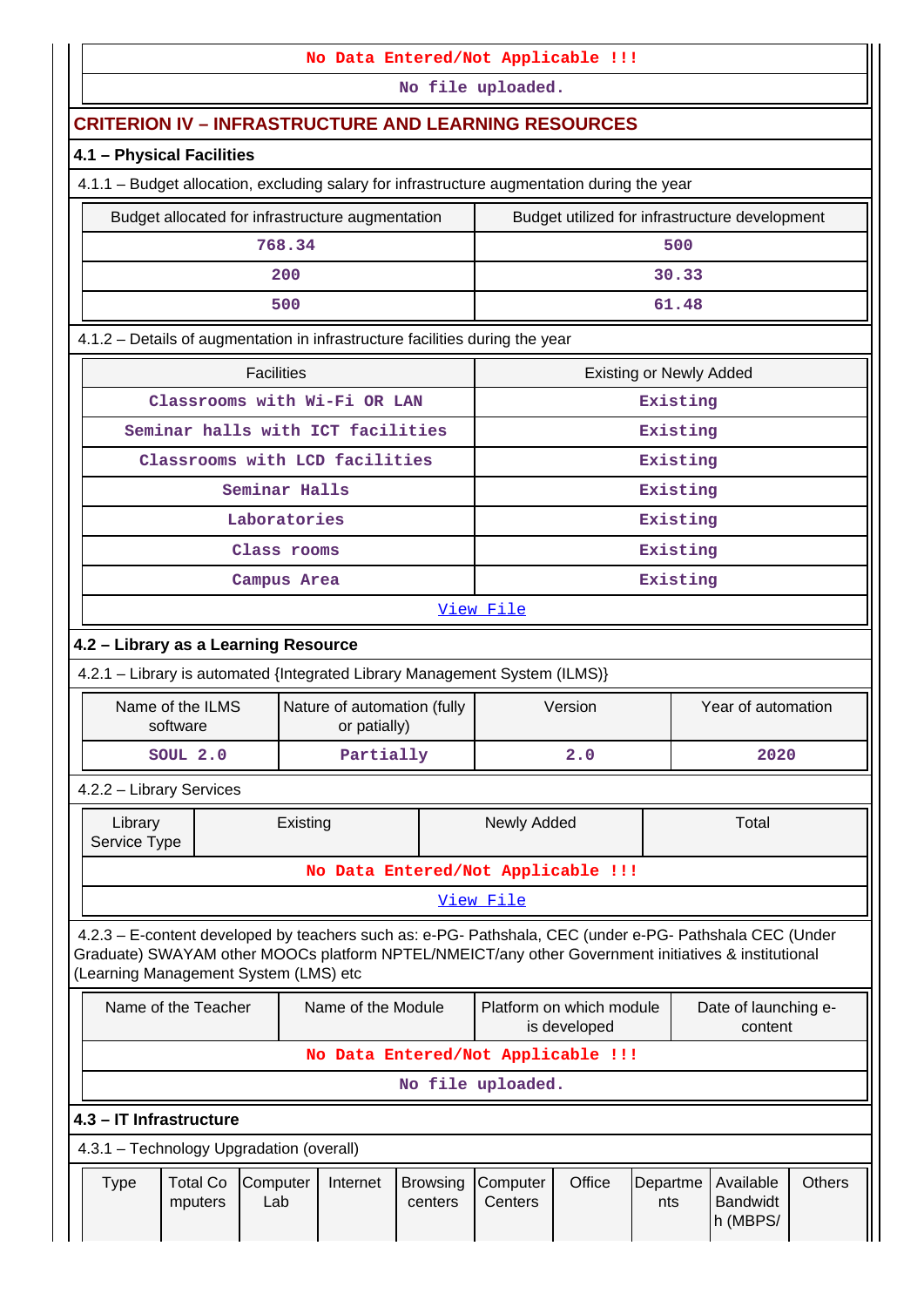|                                                                                                                                                                                                                                                                                                                                                                                                                                                                                                                                                                                                                                                                                                                                                                                                                                                                                                                                                                                                                                                                                                                                                                                                                                                                                                                                                                                                                                                                                                                                                                                                                                                                                                                                                                                                                                                                                                                                                                                                                                                                                                                                                                                                 |                                                                                                                                                    |              |                                                                  |                        |                |                                           |              | GBPS)                                                          |              |  |  |
|-------------------------------------------------------------------------------------------------------------------------------------------------------------------------------------------------------------------------------------------------------------------------------------------------------------------------------------------------------------------------------------------------------------------------------------------------------------------------------------------------------------------------------------------------------------------------------------------------------------------------------------------------------------------------------------------------------------------------------------------------------------------------------------------------------------------------------------------------------------------------------------------------------------------------------------------------------------------------------------------------------------------------------------------------------------------------------------------------------------------------------------------------------------------------------------------------------------------------------------------------------------------------------------------------------------------------------------------------------------------------------------------------------------------------------------------------------------------------------------------------------------------------------------------------------------------------------------------------------------------------------------------------------------------------------------------------------------------------------------------------------------------------------------------------------------------------------------------------------------------------------------------------------------------------------------------------------------------------------------------------------------------------------------------------------------------------------------------------------------------------------------------------------------------------------------------------|----------------------------------------------------------------------------------------------------------------------------------------------------|--------------|------------------------------------------------------------------|------------------------|----------------|-------------------------------------------|--------------|----------------------------------------------------------------|--------------|--|--|
| Existin<br>g                                                                                                                                                                                                                                                                                                                                                                                                                                                                                                                                                                                                                                                                                                                                                                                                                                                                                                                                                                                                                                                                                                                                                                                                                                                                                                                                                                                                                                                                                                                                                                                                                                                                                                                                                                                                                                                                                                                                                                                                                                                                                                                                                                                    | 568                                                                                                                                                | 25           | 1                                                                | 22                     | $\overline{2}$ | 1                                         | 161          | 1                                                              | $\mathbf{0}$ |  |  |
| Added                                                                                                                                                                                                                                                                                                                                                                                                                                                                                                                                                                                                                                                                                                                                                                                                                                                                                                                                                                                                                                                                                                                                                                                                                                                                                                                                                                                                                                                                                                                                                                                                                                                                                                                                                                                                                                                                                                                                                                                                                                                                                                                                                                                           | $\mathbf 0$                                                                                                                                        | $\mathbf{0}$ | $\mathbf{0}$                                                     | $\mathbf{0}$           | $\mathbf 0$    | $\mathbf{0}$                              | $\mathbf{0}$ | $\mathbf{0}$                                                   | $\mathbf{0}$ |  |  |
| Total                                                                                                                                                                                                                                                                                                                                                                                                                                                                                                                                                                                                                                                                                                                                                                                                                                                                                                                                                                                                                                                                                                                                                                                                                                                                                                                                                                                                                                                                                                                                                                                                                                                                                                                                                                                                                                                                                                                                                                                                                                                                                                                                                                                           | 568                                                                                                                                                | 25           | 1                                                                | 22                     | $\overline{2}$ | 1                                         | 161          | 1                                                              | $\mathbf{0}$ |  |  |
|                                                                                                                                                                                                                                                                                                                                                                                                                                                                                                                                                                                                                                                                                                                                                                                                                                                                                                                                                                                                                                                                                                                                                                                                                                                                                                                                                                                                                                                                                                                                                                                                                                                                                                                                                                                                                                                                                                                                                                                                                                                                                                                                                                                                 | 4.3.2 - Bandwidth available of internet connection in the Institution (Leased line)                                                                |              |                                                                  |                        |                |                                           |              |                                                                |              |  |  |
|                                                                                                                                                                                                                                                                                                                                                                                                                                                                                                                                                                                                                                                                                                                                                                                                                                                                                                                                                                                                                                                                                                                                                                                                                                                                                                                                                                                                                                                                                                                                                                                                                                                                                                                                                                                                                                                                                                                                                                                                                                                                                                                                                                                                 | 1000 MBPS/ GBPS                                                                                                                                    |              |                                                                  |                        |                |                                           |              |                                                                |              |  |  |
|                                                                                                                                                                                                                                                                                                                                                                                                                                                                                                                                                                                                                                                                                                                                                                                                                                                                                                                                                                                                                                                                                                                                                                                                                                                                                                                                                                                                                                                                                                                                                                                                                                                                                                                                                                                                                                                                                                                                                                                                                                                                                                                                                                                                 | 4.3.3 - Facility for e-content                                                                                                                     |              |                                                                  |                        |                |                                           |              |                                                                |              |  |  |
| Name of the e-content development facility<br>Provide the link of the videos and media centre and<br>recording facility                                                                                                                                                                                                                                                                                                                                                                                                                                                                                                                                                                                                                                                                                                                                                                                                                                                                                                                                                                                                                                                                                                                                                                                                                                                                                                                                                                                                                                                                                                                                                                                                                                                                                                                                                                                                                                                                                                                                                                                                                                                                         |                                                                                                                                                    |              |                                                                  |                        |                |                                           |              |                                                                |              |  |  |
|                                                                                                                                                                                                                                                                                                                                                                                                                                                                                                                                                                                                                                                                                                                                                                                                                                                                                                                                                                                                                                                                                                                                                                                                                                                                                                                                                                                                                                                                                                                                                                                                                                                                                                                                                                                                                                                                                                                                                                                                                                                                                                                                                                                                 |                                                                                                                                                    |              | No Data Entered/Not Applicable !!!                               |                        |                |                                           |              |                                                                |              |  |  |
|                                                                                                                                                                                                                                                                                                                                                                                                                                                                                                                                                                                                                                                                                                                                                                                                                                                                                                                                                                                                                                                                                                                                                                                                                                                                                                                                                                                                                                                                                                                                                                                                                                                                                                                                                                                                                                                                                                                                                                                                                                                                                                                                                                                                 | 4.4 - Maintenance of Campus Infrastructure                                                                                                         |              |                                                                  |                        |                |                                           |              |                                                                |              |  |  |
|                                                                                                                                                                                                                                                                                                                                                                                                                                                                                                                                                                                                                                                                                                                                                                                                                                                                                                                                                                                                                                                                                                                                                                                                                                                                                                                                                                                                                                                                                                                                                                                                                                                                                                                                                                                                                                                                                                                                                                                                                                                                                                                                                                                                 | 4.4.1 – Expenditure incurred on maintenance of physical facilities and academic support facilities, excluding salary<br>component, during the year |              |                                                                  |                        |                |                                           |              |                                                                |              |  |  |
|                                                                                                                                                                                                                                                                                                                                                                                                                                                                                                                                                                                                                                                                                                                                                                                                                                                                                                                                                                                                                                                                                                                                                                                                                                                                                                                                                                                                                                                                                                                                                                                                                                                                                                                                                                                                                                                                                                                                                                                                                                                                                                                                                                                                 | Assigned Budget on<br>academic facilities                                                                                                          |              | Expenditure incurred on<br>maintenance of academic<br>facilities |                        |                | Assigned budget on<br>physical facilities |              | Expenditure incurredon<br>maintenance of physical<br>facilites |              |  |  |
|                                                                                                                                                                                                                                                                                                                                                                                                                                                                                                                                                                                                                                                                                                                                                                                                                                                                                                                                                                                                                                                                                                                                                                                                                                                                                                                                                                                                                                                                                                                                                                                                                                                                                                                                                                                                                                                                                                                                                                                                                                                                                                                                                                                                 | 300                                                                                                                                                |              | 72.26                                                            |                        |                | 11.65                                     | 8.4          |                                                                |              |  |  |
| 4.4.2 – Procedures and policies for maintaining and utilizing physical, academic and support facilities - laboratory,<br>library, sports complex, computers, classrooms etc. (maximum 500 words) (information to be available in<br>institutional Website, provide link)<br>The physical infrastructure facilities are maintained by the maintenance<br>section of the university which is under the direct supervision of a<br>Development officer of the rank of a Senior Executive Engineer, supported by<br>Junior Engineers of Civil works, electrical works and public health and<br>sanitation. The day-today affairs of the Computer Centre are looked after by a<br>Director and support staff. A Professor is in charge of the Central Library and<br>along with Library Advisory Committee and Librarians take care to purchase of<br>books, journals, magazines, digital resource, automation to enable a smooth<br>operation of the library. There is a Sports Council headed by a Professor, and<br>along with support sports officers, coach and members from various colleges,<br>sport activities of the University and inter-college competitions are planned<br>and scheduled with a time line calendar of sports events. Impressive indoor and<br>outdoor sports and gymnasium facilities are available with the university and<br>various hostels, along with yoga classes. The department facilities are looked<br>after by the Head of the Department and modern and smart class rooms, seminar<br>halls, infrastructure facilities are created and augmented whenever necessary.<br>There are good laboratory facilities and a unique South Odisha Culture Center<br>is also being coordinated by a senior professor and maintained by curators. The<br>Central Instrumentation Centre houses sophisticated instruments and is headed<br>by a Professor, who is also in charge of Research and Development Facilitation.<br>In addition, we have a well maintained guest house, auditorium, conference<br>halls, human resources development center, open air theatre, cultural councils<br>etc. Because the University faces severe cyclonic events during the monsoon |                                                                                                                                                    |              |                                                                  |                        |                |                                           |              |                                                                |              |  |  |
|                                                                                                                                                                                                                                                                                                                                                                                                                                                                                                                                                                                                                                                                                                                                                                                                                                                                                                                                                                                                                                                                                                                                                                                                                                                                                                                                                                                                                                                                                                                                                                                                                                                                                                                                                                                                                                                                                                                                                                                                                                                                                                                                                                                                 |                                                                                                                                                    |              | medical and temporary shelter stay facilities.                   | http://www.bamu.nic.in |                |                                           |              |                                                                |              |  |  |

## **CRITERION V – STUDENT SUPPORT AND PROGRESSION**

**5.1 – Student Support**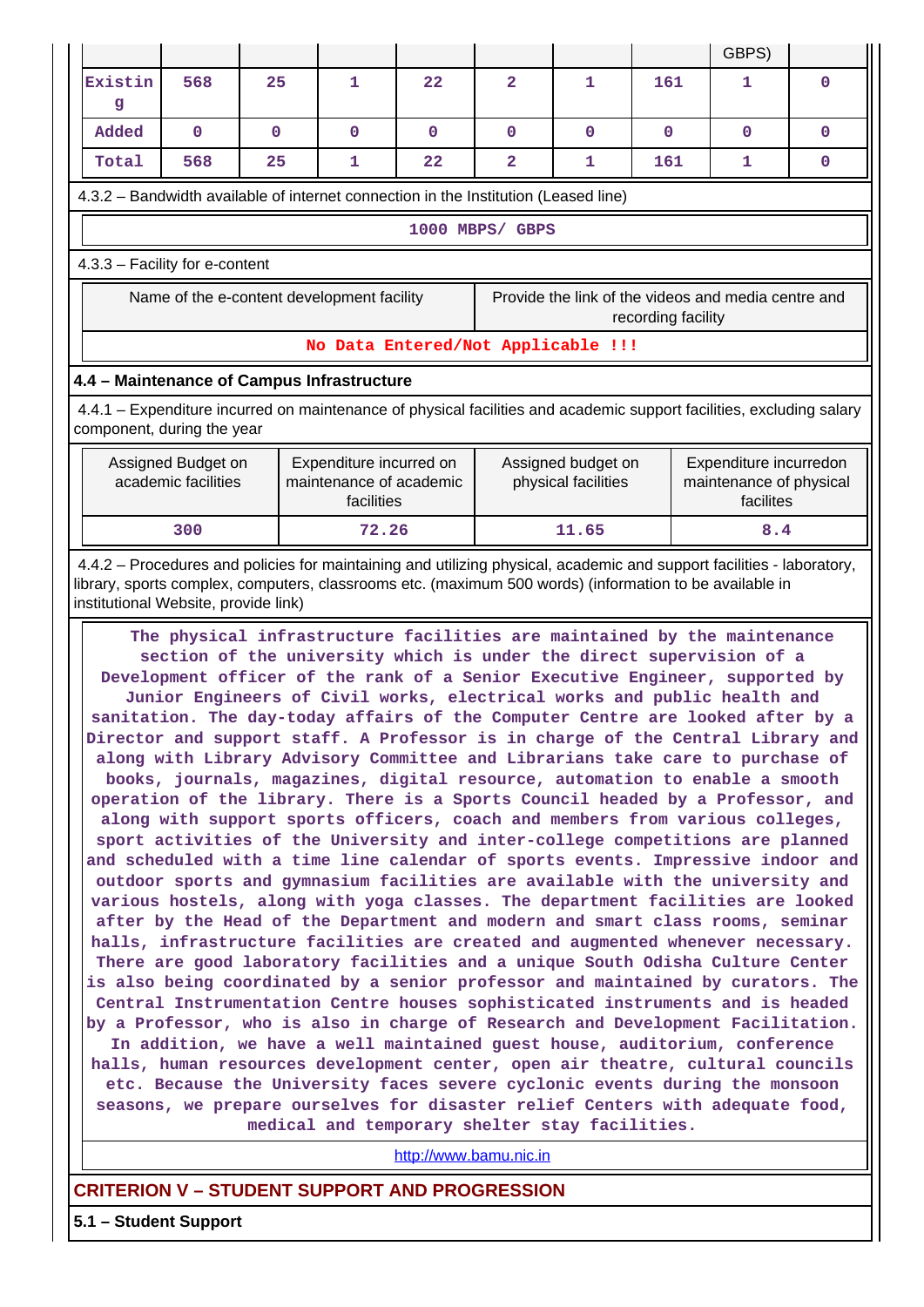| 5.1.1 - Scholarships and Financial Support                                                                                                                                                                      |                                                        |                                                                      |                                                                             |                                                              |              |                                |
|-----------------------------------------------------------------------------------------------------------------------------------------------------------------------------------------------------------------|--------------------------------------------------------|----------------------------------------------------------------------|-----------------------------------------------------------------------------|--------------------------------------------------------------|--------------|--------------------------------|
|                                                                                                                                                                                                                 |                                                        | Name/Title of the scheme                                             | Number of students                                                          |                                                              |              | Amount in Rupees               |
| Financial Support<br>from institution                                                                                                                                                                           |                                                        | Nill                                                                 | Nill                                                                        |                                                              |              | Nill                           |
| Financial Support<br>from Other Sources                                                                                                                                                                         |                                                        |                                                                      |                                                                             |                                                              |              |                                |
| a) National                                                                                                                                                                                                     |                                                        | Nill                                                                 | N <sub>i</sub> 11                                                           |                                                              |              | N <sub>i</sub> 11              |
| b) International                                                                                                                                                                                                |                                                        | Nill                                                                 | Nill                                                                        |                                                              |              | Nill                           |
|                                                                                                                                                                                                                 |                                                        |                                                                      | View File                                                                   |                                                              |              |                                |
| 5.1.2 - Number of capability enhancement and development schemes such as Soft skill development, Remedial<br>coaching, Language lab, Bridge courses, Yoga, Meditation, Personal Counselling and Mentoring etc., |                                                        |                                                                      |                                                                             |                                                              |              |                                |
| Name of the capability<br>enhancement scheme                                                                                                                                                                    |                                                        | Date of implemetation                                                | Number of students<br>enrolled                                              |                                                              |              | Agencies involved              |
| When Transmission<br>Line Radiates!!<br>From Product<br>Prospective                                                                                                                                             |                                                        | 27/06/2020                                                           | 65                                                                          |                                                              | INTEL, India |                                |
| Webinar on<br>"Optical Fiber-<br>based biosensors<br>for clinical<br>application"                                                                                                                               |                                                        | 02/06/2020                                                           | 70                                                                          |                                                              |              | Liaocheng<br>University, China |
| Workshop on HAM<br>Radio                                                                                                                                                                                        |                                                        | 30/11/2019                                                           | 50                                                                          |                                                              | ARSO, Odisha |                                |
|                                                                                                                                                                                                                 |                                                        | No file uploaded.                                                    |                                                                             |                                                              |              |                                |
| 5.1.3 – Students benefited by guidance for competitive examinations and career counselling offered by the<br>institution during the year                                                                        |                                                        |                                                                      |                                                                             |                                                              |              |                                |
| Year                                                                                                                                                                                                            | Name of the<br>scheme                                  | Number of<br>benefited<br>students for<br>competitive<br>examination | Number of<br>benefited<br>students by<br>career<br>counseling<br>activities | Number of<br>students who<br>have passedin<br>the comp. exam |              | Number of<br>studentsp placed  |
| 2019                                                                                                                                                                                                            | Career<br>Counselling<br>sponsored by<br><b>OHEPEE</b> | <b>Nill</b>                                                          | 70                                                                          |                                                              | <b>Nill</b>  | 5                              |
| 2020                                                                                                                                                                                                            | Career<br>Counselling<br>sponsored by<br><b>OHEPEE</b> | <b>Nill</b>                                                          | 70                                                                          | <b>Nill</b>                                                  |              | 7                              |
|                                                                                                                                                                                                                 |                                                        |                                                                      | No file uploaded.                                                           |                                                              |              |                                |
| 5.1.4 – Institutional mechanism for transparency, timely redressal of student grievances, Prevention of sexual<br>harassment and ragging cases during the year                                                  |                                                        |                                                                      |                                                                             |                                                              |              |                                |
| Total grievances received                                                                                                                                                                                       |                                                        | Number of grievances redressed                                       |                                                                             | Avg. number of days for grievance<br>redressal               |              |                                |
|                                                                                                                                                                                                                 |                                                        | No Data Entered/Not Applicable !!!                                   |                                                                             |                                                              |              |                                |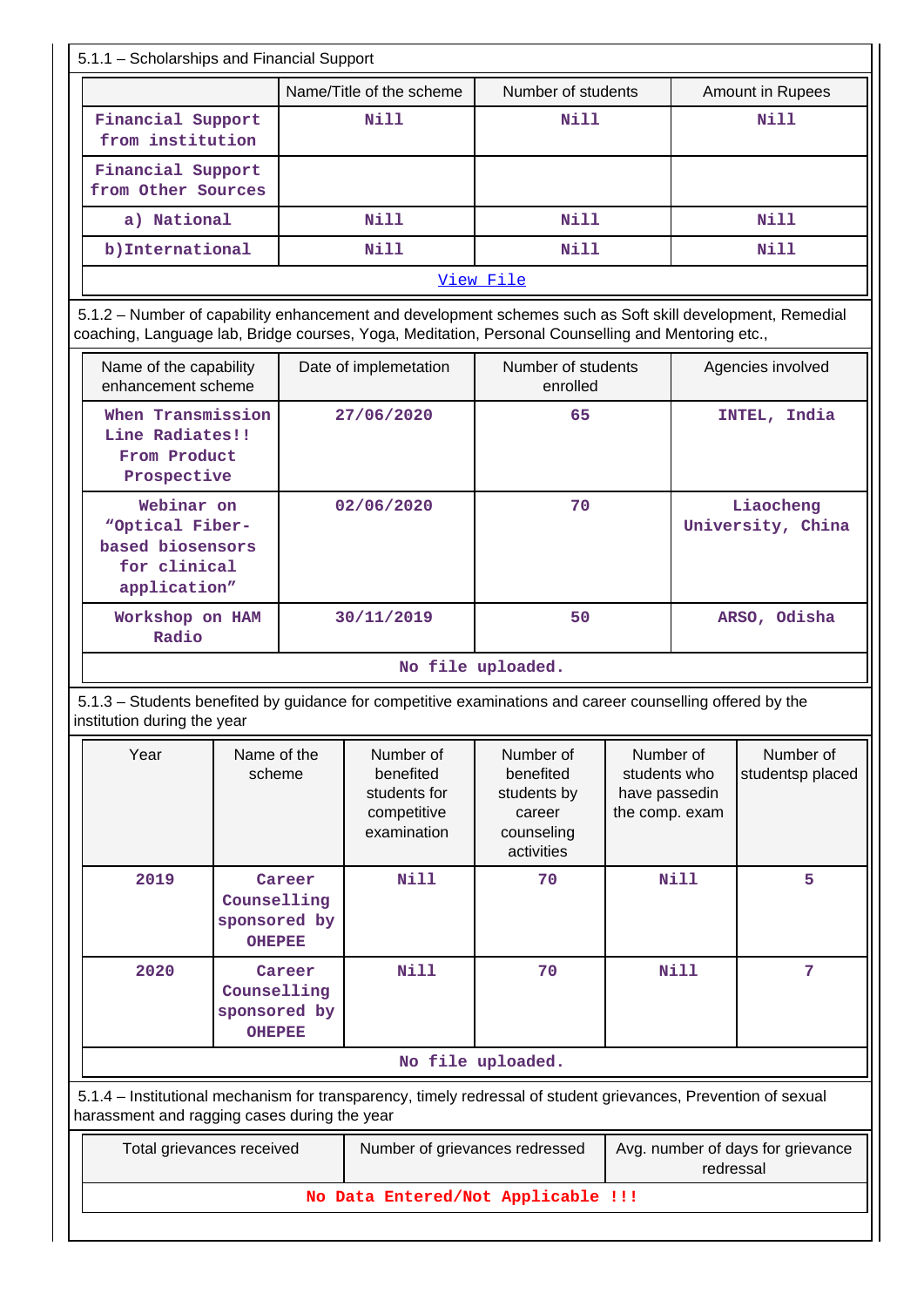| 5.2 - Student Progression                                                                                                                                                              |                                                                      |                                    |                                                            |                                   |                                     |                                         |     |                                     |
|----------------------------------------------------------------------------------------------------------------------------------------------------------------------------------------|----------------------------------------------------------------------|------------------------------------|------------------------------------------------------------|-----------------------------------|-------------------------------------|-----------------------------------------|-----|-------------------------------------|
| 5.2.1 - Details of campus placement during the year                                                                                                                                    |                                                                      |                                    |                                                            |                                   |                                     |                                         |     |                                     |
|                                                                                                                                                                                        | On campus                                                            |                                    |                                                            |                                   |                                     | Off campus                              |     |                                     |
| Nameof<br>organizations<br>visited                                                                                                                                                     | Number of<br>students<br>participated                                | stduents placed                    | Number of                                                  |                                   | Nameof<br>organizations<br>visited  | Number of<br>students<br>participated   |     | Number of<br>stduents placed        |
|                                                                                                                                                                                        |                                                                      | No Data Entered/Not Applicable !!! |                                                            |                                   |                                     |                                         |     |                                     |
| View File                                                                                                                                                                              |                                                                      |                                    |                                                            |                                   |                                     |                                         |     |                                     |
| 5.2.2 - Student progression to higher education in percentage during the year                                                                                                          |                                                                      |                                    |                                                            |                                   |                                     |                                         |     |                                     |
| Year                                                                                                                                                                                   | Number of<br>students<br>enrolling into<br>higher education          | Programme<br>graduated from        |                                                            |                                   | Depratment<br>graduated from        | Name of<br>institution joined           |     | Name of<br>programme<br>admitted to |
|                                                                                                                                                                                        |                                                                      | No Data Entered/Not Applicable !!! |                                                            |                                   |                                     |                                         |     |                                     |
|                                                                                                                                                                                        |                                                                      |                                    |                                                            | View File                         |                                     |                                         |     |                                     |
| 5.2.3 - Students qualifying in state/ national/ international level examinations during the year<br>(eg:NET/SET/SLET/GATE/GMAT/CAT/GRE/TOFEL/Civil Services/State Government Services) |                                                                      |                                    |                                                            |                                   |                                     |                                         |     |                                     |
|                                                                                                                                                                                        | Items                                                                |                                    |                                                            |                                   |                                     | Number of students selected/ qualifying |     |                                     |
|                                                                                                                                                                                        | No Data Entered/Not Applicable !!!                                   |                                    |                                                            |                                   |                                     |                                         |     |                                     |
| View File                                                                                                                                                                              |                                                                      |                                    |                                                            |                                   |                                     |                                         |     |                                     |
| 5.2.4 - Sports and cultural activities / competitions organised at the institution level during the year                                                                               |                                                                      |                                    |                                                            |                                   |                                     |                                         |     |                                     |
|                                                                                                                                                                                        | Activity<br>Level<br>Number of Participants                          |                                    |                                                            |                                   |                                     |                                         |     |                                     |
|                                                                                                                                                                                        | 26 sports and games<br>activities                                    |                                    | East Zone, All India,<br>National, and Inter<br>University |                                   |                                     |                                         | 230 |                                     |
|                                                                                                                                                                                        |                                                                      |                                    | No file uploaded.                                          |                                   |                                     |                                         |     |                                     |
| 5.3 - Student Participation and Activities                                                                                                                                             |                                                                      |                                    |                                                            |                                   |                                     |                                         |     |                                     |
| 5.3.1 – Number of awards/medals for outstanding performance in sports/cultural activities at national/international<br>level (award for a team event should be counted as one)         |                                                                      |                                    |                                                            |                                   |                                     |                                         |     |                                     |
| Year                                                                                                                                                                                   | Name of the<br>award/medal                                           | National/<br>Internaional          |                                                            | Number of<br>awards for<br>Sports | Number of<br>awards for<br>Cultural | Student ID<br>number                    |     | Name of the<br>student              |
| 2019                                                                                                                                                                                   | Gold                                                                 | National                           |                                                            | 1                                 | <b>Nill</b>                         | Nill                                    |     | Manoj<br>Kumar Sahu                 |
| 2019                                                                                                                                                                                   | <b>Bronze</b>                                                        | National                           |                                                            | 1                                 | Nill                                | Nill                                    |     | Manoj<br>Kumar Sahu                 |
| 2020                                                                                                                                                                                   | Silver                                                               | National                           |                                                            | 1                                 | <b>Nill</b>                         | <b>Nill</b>                             |     | Pramila<br>Krisani                  |
| 2020                                                                                                                                                                                   | <b>Bronze</b>                                                        | National                           |                                                            | 1                                 | <b>Nill</b>                         | <b>Nill</b>                             |     | Banita<br>Ghadei                    |
|                                                                                                                                                                                        |                                                                      |                                    | No file uploaded.                                          |                                   |                                     |                                         |     |                                     |
| 5.3.2 - Activity of Student Council & representation of students on academic & administrative bodies/committees of<br>the institution (maximum 500 words)                              |                                                                      |                                    |                                                            |                                   |                                     |                                         |     |                                     |
|                                                                                                                                                                                        | Students Elections were not permitted as per a decision of the State |                                    |                                                            |                                   |                                     |                                         |     |                                     |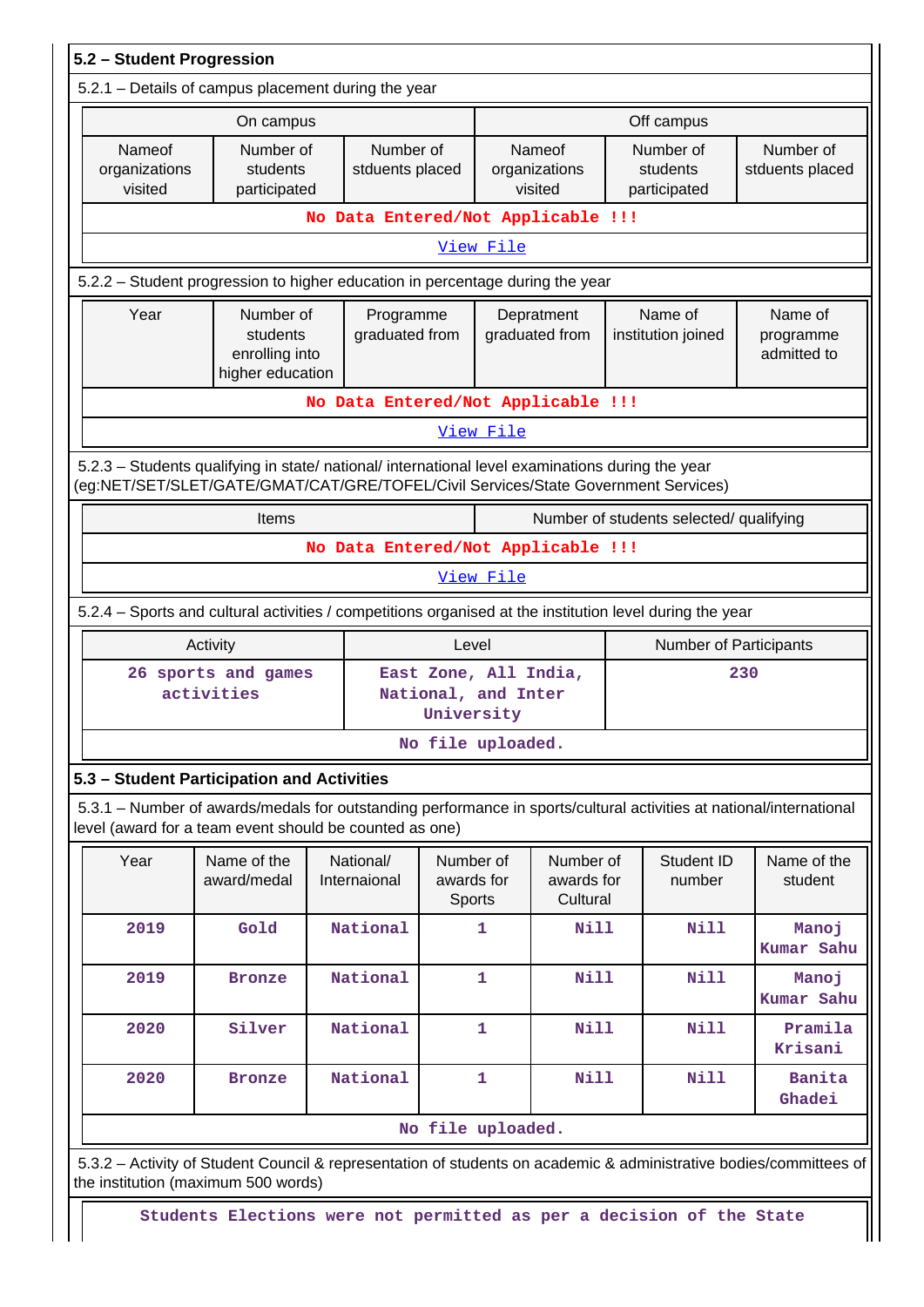**Government. However, student research, academic, literary, cultural and sports activities were conducted in various departments and hostels, thus encouraging students to develop their organizational skills and diversify and appreciate various arts and culture. Students were involved in organization of department seminars and webinars, NSS activities, debating and topical essay competitions etc. Student representatives were nominated to take part in important department and university decision-making activities as well as to understand and solve their problems, grievances and suggestions on different aspects of the academic and co-curricular activities. Students nominated by the departments were also part of the Academic council, student welfare and other**

**committees.**

#### **5.4 – Alumni Engagement**

5.4.1 – Whether the institution has registered Alumni Association?

 **No**

5.4.2 – No. of registered Alumni:

**7000**

5.4.3 – Alumni contribution during the year (in Rupees) :

#### **No Data Entered/Not Applicable !!!**

5.4.4 – Meetings/activities organized by Alumni Association :

 **Most of the departments have their own alumni association which are quite vibrant. Regular alumni meetings, seminars, invited talks, workshops, and webinars by the alumni have been some of the regular activities at the individual department levels. Of late, it was decided to form an alumni association at the University level. The draft bye-law was prepared and was placed in the first meeting of the executive body of the association under the chairmanship of the Vice-Chancellor on 12.12.2019 for approval. After threadbare discussion, suitable corrections were made and it was termed as the Constitution of "Alumni Association of Berhampur University which was finalized. Steps are being taken for the registration of the Alumni Association and decided to publish alumni newsletters regularly. In the same meeting, it was decided to award eminent Alumni as Distinguished Alumnus of Berhampur University on the "Foundation Day" of the University each year. On 2nd January, 2020 on the occasion of the 54th Foundation Day of the University, Sri. Satya Sundar Tripathy, UNO Assistant Secretary General, New York, USA was conferred with the 1st Distinguished Alumnus Award. During the academic year 2019-2020, 14 PG departments have organized their respective alumni meetings. Many of the alumni have assured to extend their co-operation to the association for conducting various academic and developmental activities. It was planned to conduct a grand alumni meet in the month of May 2020 which could not be materialized due to the pandemic, hence it has been postponed to a later date. Some of the alumni have contributed to the University by way of donating Computers with accessories, books, and by delivering motivational talks, technical talks on state-of-the-art topics.**

## **CRITERION VI – GOVERNANCE, LEADERSHIP AND MANAGEMENT**

**6.1 – Institutional Vision and Leadership**

 6.1.1 – Mention two practices of decentralization and participative management during the last year (maximum 500 words)

 **1. The departments are given complete freedom to design their curriculum through a Board of Studies comprising of senior teachers from the Post Graduate**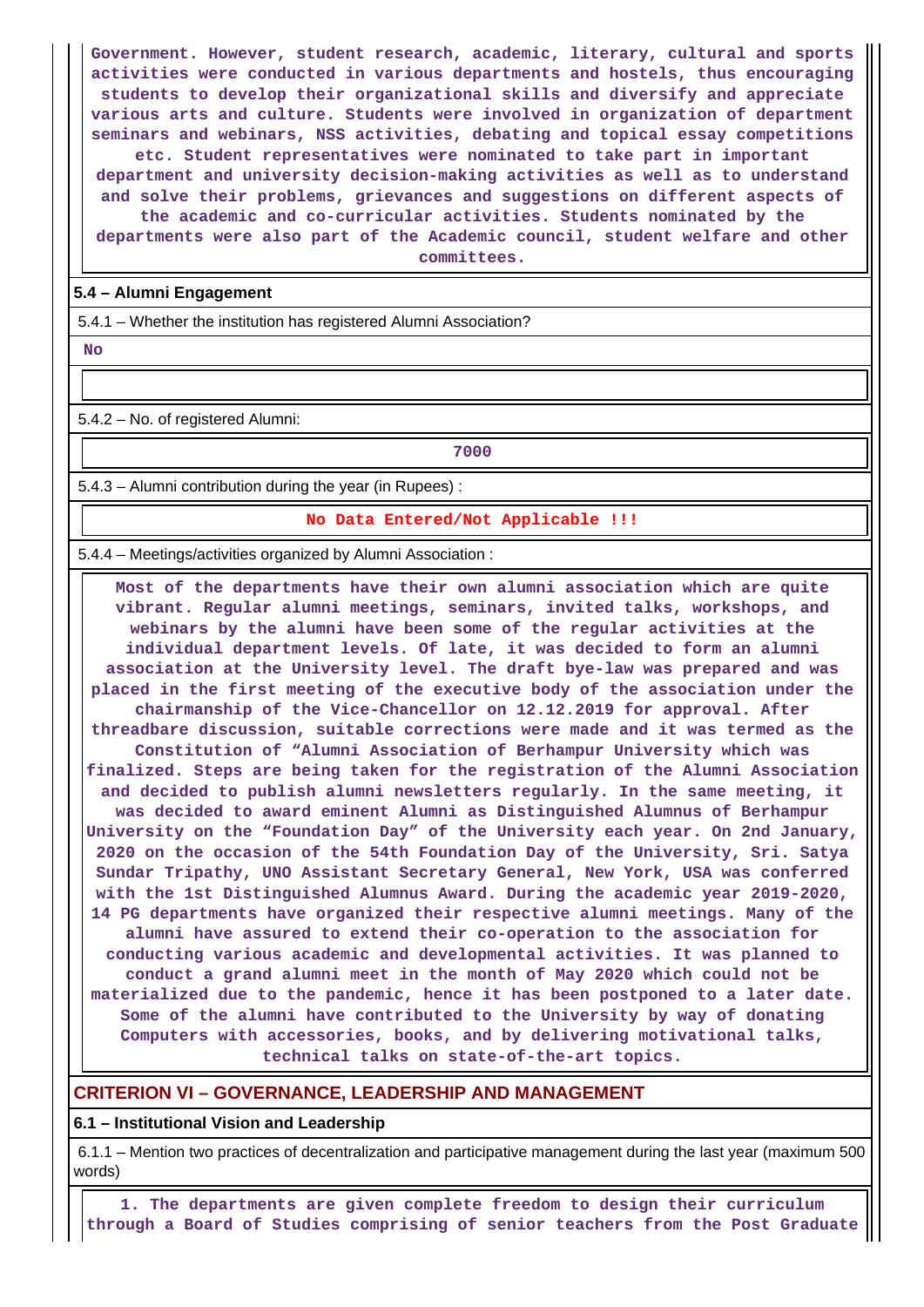**departments of the University as well as external members from other institutions. The curriculum so designed is formally approved by the Academic Council and is implemented in the ensuing academic session. 2. The university encourages participatory management in true spirit through different bodies such as Regulation Committee, Post Graduate Council, Board of Examiners, Examination Committee, Library Committee, etc. where the teachers, alumni, staff from the administration, and other stakeholders discuss various issues to develop policies, regulations, and address important concerns by taking into account the views of the members.**

6.1.2 – Does the institution have a Management Information System (MIS)?

#### **Partial**

## **6.2 – Strategy Development and Deployment**

6.2.1 – Quality improvement strategies adopted by the institution for each of the following (with in 100 words each):

| <b>Strategy Type</b>                 | <b>Details</b>                                                                                                                                                                                                                                                                                                                                                                                                                                                                                                                                                                                                                                                                                                    |
|--------------------------------------|-------------------------------------------------------------------------------------------------------------------------------------------------------------------------------------------------------------------------------------------------------------------------------------------------------------------------------------------------------------------------------------------------------------------------------------------------------------------------------------------------------------------------------------------------------------------------------------------------------------------------------------------------------------------------------------------------------------------|
| Admission of Students                | Admission for various courses are<br>done through an Entrance examination by<br>giving due weightage to academic career<br>marks and score in the entrance test.<br>For some professional courses like MCA,<br>MBA, and M. Pharm. students are selected<br>from the common admission test<br>conducted by the state of Odisha<br>(OJEE). Admission into the Research<br>programs such as Ph.D. and M. Phil. are<br>carried out through a University level<br>admission test (URET) followed by<br>interview. While admitting students<br>proper reservation guidelines under<br>different categories are given due<br>weightage as per the prevailing<br>Government rules.                                        |
| Industry Interaction / Collaboration | Some of the departments have<br>interaction with local research<br>institutes, Gopalpur Port and other<br>SMEs for collaborative research,<br>consultancy projects and other academic<br>activities. The department of Marine<br>Science has collaborative projects with<br>Gopalpur Port and National Centre for<br>Coastal research, MoES, Chennai. The<br>Department of Electronic Science is in<br>the process of collaborating with<br>industry on non-profit basis. There is<br>also a university innovation and<br>incubation center, which looks after<br>local innovation and participation. The<br>university encourages PhD students to<br>be co-supervised by an industry related<br>resource person. |
| Human Resource Management            | The University gives adequate<br>emphasis on Human Resource Management<br>through training, timely promotion, and<br>placement of right person to the right<br>job. Teachers are encouraged to attend                                                                                                                                                                                                                                                                                                                                                                                                                                                                                                             |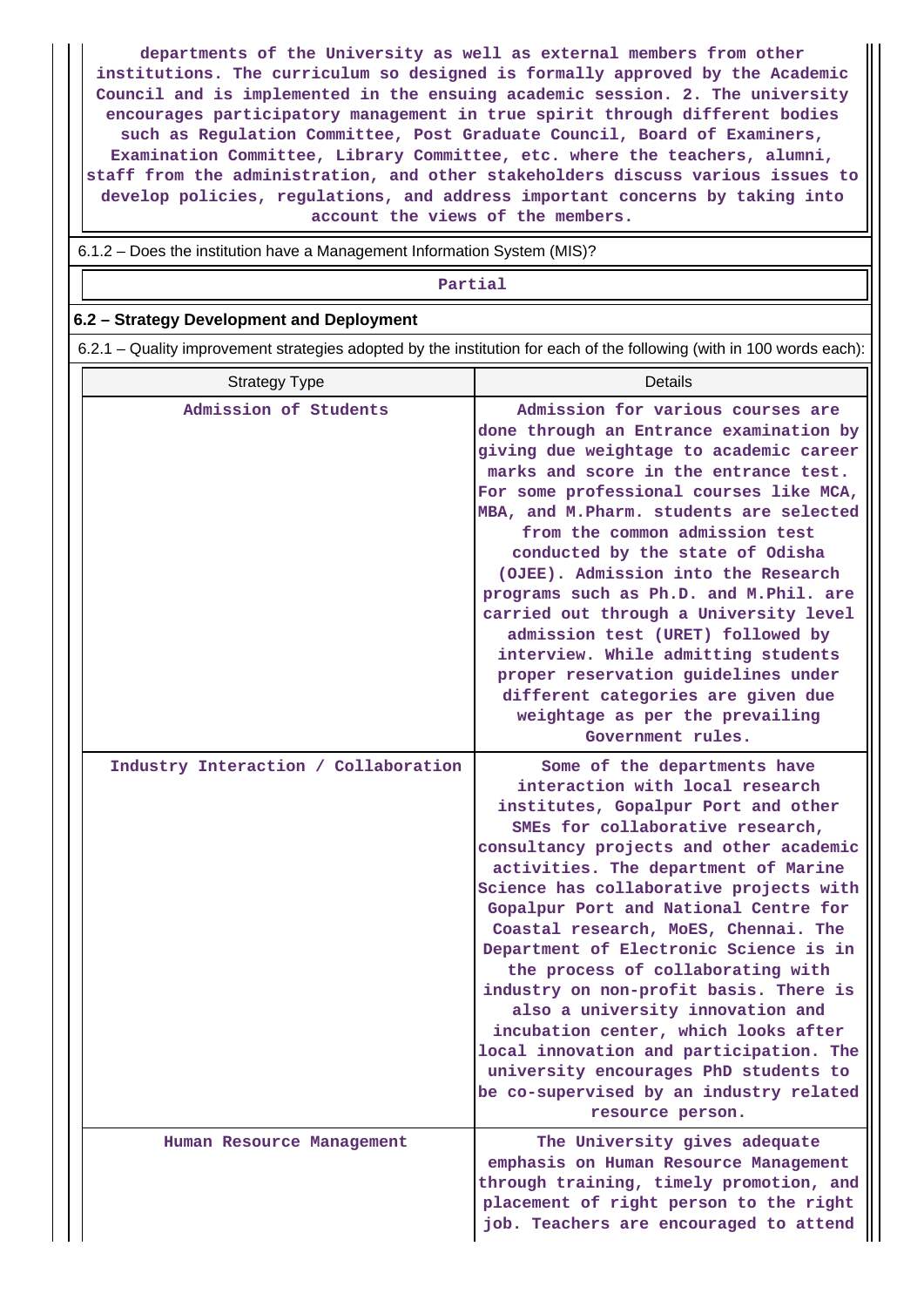|                                                               | orientation programs, FDPs,<br>conferences, webinars etc. to enhance<br>their subject knowledge. The non-<br>teaching staff members are also trained<br>on different aspects of office<br>management, finance, work ethics, use<br>of different computer software, etc.                                                                                                                                                                                                                                                                                                                                                                                                                                                                                                                                                                                                                                                                                                                                                                                                                                                                                                                                                                                                                                                                                                                                                                                                                                                                                                                                                                                                                |
|---------------------------------------------------------------|----------------------------------------------------------------------------------------------------------------------------------------------------------------------------------------------------------------------------------------------------------------------------------------------------------------------------------------------------------------------------------------------------------------------------------------------------------------------------------------------------------------------------------------------------------------------------------------------------------------------------------------------------------------------------------------------------------------------------------------------------------------------------------------------------------------------------------------------------------------------------------------------------------------------------------------------------------------------------------------------------------------------------------------------------------------------------------------------------------------------------------------------------------------------------------------------------------------------------------------------------------------------------------------------------------------------------------------------------------------------------------------------------------------------------------------------------------------------------------------------------------------------------------------------------------------------------------------------------------------------------------------------------------------------------------------|
| Library, ICT and Physical<br>Infrastructure / Instrumentation | Keeping in view the growing demands<br>of the students and readers in general,<br>the library has been extended to<br>another building with specious reading<br>rooms, reference section etc. The<br>library provides access to various e-<br>resources, e-journals through UGC-<br>INFONET provided by INFLIBNET. The<br>library is being connected to the<br>PROQUEST services for providing access<br>to various e-contents. It maintains a<br>large repository of books, online<br>journals, CDs and separate sections for<br>e-content access. The library<br>automation is in progress using the<br>SOUL 2.0 software. Data entry and bar-<br>coding of library materials is<br>underway. Plagiarism check is being<br>done using URKUND/Turnitin through<br>Odisha Universities Consortium, Govt.<br>of Odisha. Each of the teaching<br>department has smart classrooms<br>equipped with the required ICT<br>infrastructure to facilitate teaching.<br>The University has a central<br>instrumentation centre that provides<br>common infrastructure to carry out<br>research. The university has developed<br>a Bioinformatics Infrastructure<br>Facility (B.I.F) Centre funded by<br>Department of Biotechnology (DBT),<br>Govt. of India, to facilitate academic<br>activities leading to popularization<br>and understanding of Bioinformatics and<br>its importance in Biological Science.<br>The University has also established an<br>Innovation-cum-Incubation centre to<br>facilitate Technology transfer,<br>Entrepreneurship promotion, Igniting<br>Youth Innovation, Collaboration with<br>industry, other Universities, regional<br>and national stakeholders, and |
| Research and Development                                      | Innovation awareness and outreach.<br>The research activities of the<br>university are very encouraging with<br>student dissertations, M.Phil, Ph.D.                                                                                                                                                                                                                                                                                                                                                                                                                                                                                                                                                                                                                                                                                                                                                                                                                                                                                                                                                                                                                                                                                                                                                                                                                                                                                                                                                                                                                                                                                                                                   |
|                                                               | and Post-Doc (D. Sc., D. Litt etc).<br>There are numerous funded research<br>projects as well. The research progress<br>is monitored at department levels and                                                                                                                                                                                                                                                                                                                                                                                                                                                                                                                                                                                                                                                                                                                                                                                                                                                                                                                                                                                                                                                                                                                                                                                                                                                                                                                                                                                                                                                                                                                          |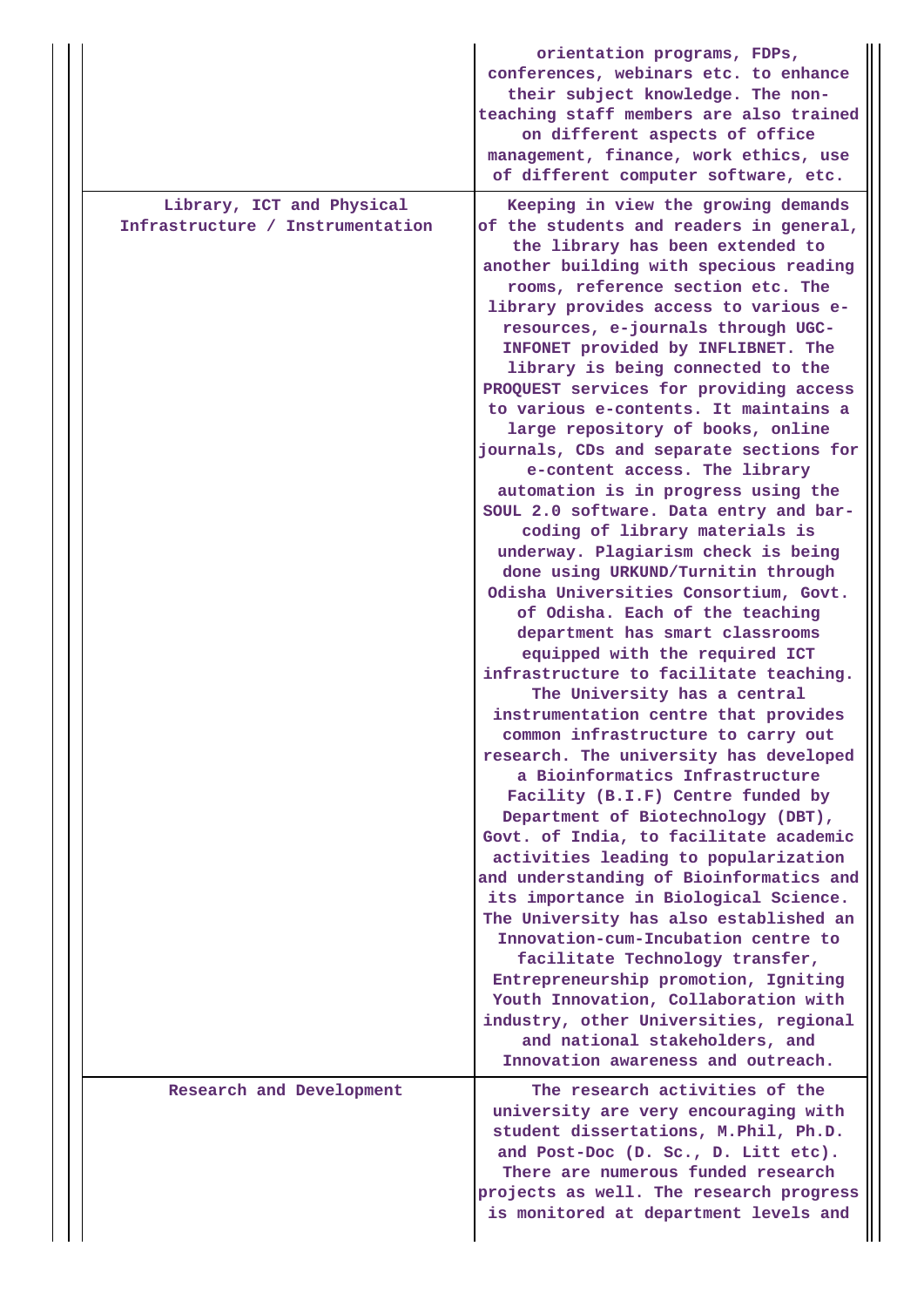|                            | research committees. To facilitate<br>smooth transition of research related<br>paper work with funding agencies, a<br>project and research cell headed by a<br>faculty member and staff are in place.<br>The university research document<br>enlists all facilitation process.<br>Research students at the department<br>level is handled by the Department<br>Research Committee (DRC) which consists<br>of the HoD, Dean of faculty, nominee of<br>the Chairperson, PG Council as<br>observer, Chairman BoS, and faculty<br>members which scrutinizes the research<br>proposals, recommends for registration,<br>and monitors till the submission of the<br>thesis A Doctoral Research Degree<br>Committee (DRDC) which consists of the<br>Vice-Chancellor, the Chairperson, P.G.<br>Council, the Head of the concerned<br>department and up to three senior most<br>teachers having doctorate degree which<br>evaluates the research proposal, and<br>having been satisfied recommends to the<br>Syndicate for final registration.<br>Research students enrolled for Ph.D.<br>DSc. DLit, etc. are governed by the UGC<br>Regulations. The selection of students<br>is done through a rigorous Entrance<br>examination (URET) or those who have<br>qualified UGC-CSIR NET, SET, SLET, GATE<br>etc. followed by an interview. |
|----------------------------|--------------------------------------------------------------------------------------------------------------------------------------------------------------------------------------------------------------------------------------------------------------------------------------------------------------------------------------------------------------------------------------------------------------------------------------------------------------------------------------------------------------------------------------------------------------------------------------------------------------------------------------------------------------------------------------------------------------------------------------------------------------------------------------------------------------------------------------------------------------------------------------------------------------------------------------------------------------------------------------------------------------------------------------------------------------------------------------------------------------------------------------------------------------------------------------------------------------------------------------------------------------------------------------------------------------------------------|
| Examination and Evaluation | The University follows a non-<br>negotiable examination calendar for<br>various examinations. Examinations are<br>conducted by the respective PG<br>departments and the answer scripts are<br>sent to the examination section for<br>evaluation. The Controller of<br>Examinations sends the scripts to<br>different subject experts for<br>evaluation maintaining proper<br>confidentiality and maintaining<br>protocols. Result processing is done<br>through software and also scrutinized<br>to ensure zero-error. Similarly, Ph.D.<br>thesis evaluation is also done by two<br>external subject experts outside the<br>state which is confidentially decided<br>by the Vice-Chancellor. The candidate<br>defends his/her thesis in an open viva<br>voce examination conducted in the<br>presence of one of the external<br>examiners, Dean, faculty members and<br>research scholars. Berhampur University<br>is the only University in the state of<br>Odisha to have conducted 3 Final<br>Semester examinations of 25000 students                                                                                                                                                                                                                                                                                       |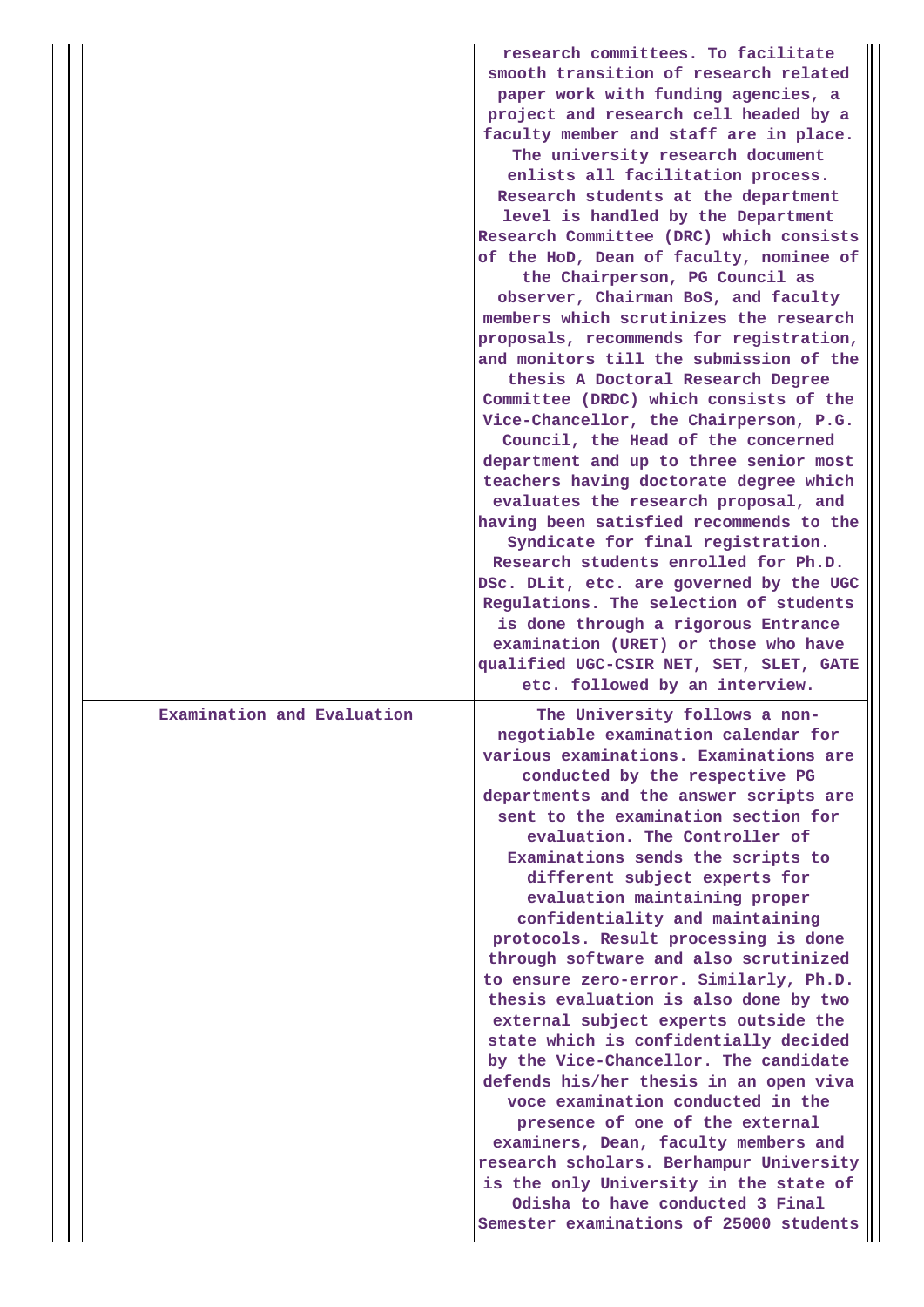|                        | in the month of March 2020 before<br>COVID-19 pandemic and published the<br>results in the month of August-2020<br>which was appreciated by the<br>Government. All affiliated colleges of<br>the university have been instructed for<br>installation of CCTV Camera in the<br>examination halls and evaluation<br>centers.                                                                                                                                                                                                                                                                                                                                                                                                                                                                                |
|------------------------|-----------------------------------------------------------------------------------------------------------------------------------------------------------------------------------------------------------------------------------------------------------------------------------------------------------------------------------------------------------------------------------------------------------------------------------------------------------------------------------------------------------------------------------------------------------------------------------------------------------------------------------------------------------------------------------------------------------------------------------------------------------------------------------------------------------|
| Curriculum Development | The curriculum for various courses<br>offered under the University is<br>developed by the concerned Board of<br>Studies consisting of senior teachers<br>of the university as well as experts<br>from other institutions. The syllabi<br>are designed keeping in view the<br>general guidelines of the UGC, AICTE,<br>and other national academic bodies and<br>top national and international<br>universities. The syllabus for<br>different national level examinations<br>such as UGC NET, CSIR NET, GATE and the<br>requirements in the job and research<br>placements are also kept in mind while<br>designing the syllabi. The feedback of<br>the students and alumni are also given<br>due consideration while choosing<br>specializations, elective, and value-<br>added courses.                 |
| Teaching and Learning  | In order to improve upon the teaching-<br>learning experience, followings steps<br>have been taken. (1) teachers keep<br>themselves up-to-date by participating<br>in FDP, training programs, refresher<br>courses. (2) Students are exposed to<br>new areas by regularly organizing<br>workshops, webinars, virtual meets etc.<br>(3) Students are encouraged to<br>participate in seminars and present<br>papers and take part in discussions.<br>(4) Students are engaged in group<br>activities like projects, problem<br>solving. (5) Students are encouraged to<br>access online resources. Due to the<br>lockdown declared by the Government,<br>Physical Mode of classes were suspended<br>and teaching-learning process was<br>carried out online both in synchronous<br>and asynchronous modes. |

| 6.2.2 - Implementation of e-governance in areas of operations: |  |
|----------------------------------------------------------------|--|
|                                                                |  |
|                                                                |  |

| E-governace area         | Details                                                                                                                                                                                               |
|--------------------------|-------------------------------------------------------------------------------------------------------------------------------------------------------------------------------------------------------|
| Planning and Development | Planning and development activities<br>are maintained in Excel sheets. The<br>assets procured for the university are<br>Geo-tagged. The funds received for<br>development work are maintained by PFMS |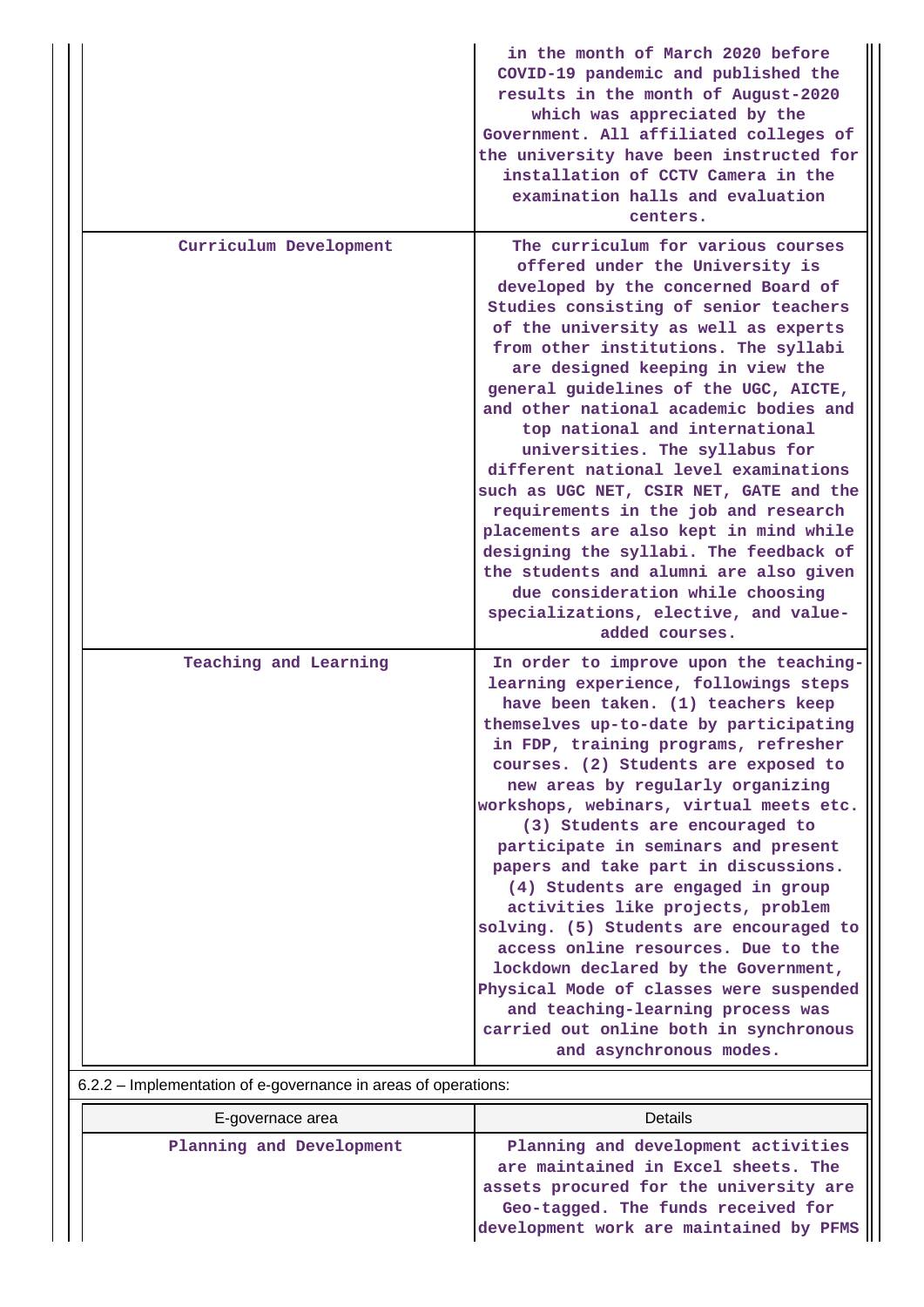|                                                                                                                                                         | software. All procurements are made<br>through the GEM portal as far as<br>possible.                                                                                                                                                                                                                                                                                                                                           |
|---------------------------------------------------------------------------------------------------------------------------------------------------------|--------------------------------------------------------------------------------------------------------------------------------------------------------------------------------------------------------------------------------------------------------------------------------------------------------------------------------------------------------------------------------------------------------------------------------|
| Administration                                                                                                                                          | Most of the official correspondences<br>are done through email and the e-<br>dispatch portal of the State<br>Government. At the moment all record-<br>keeping is done using computer-based<br>database systems. The University is in<br>the process of implementing the e-<br>office automation tool for its office<br>administration.                                                                                         |
| Finance and Accounts                                                                                                                                    | The PFMS portal is being used for the<br>financial transactions. The monthly<br>salary, Income tax calculation and<br>deposit, annual budget preparation,<br>arrear calculation, etc. are all done<br>by using software developed in-house.<br>It is being planned to integrate the<br>HRM with the financial activities<br>through suitable software. The annual<br>reports of finances are displayed n<br>website regularly. |
| Student Admission and Support                                                                                                                           | Student admission, examinations, fee<br>deposits, result publications, and all<br>related activities are managed by a<br>Student Life-Cycle Management software<br>developed by NIC. The scope of the<br>software is being expanded to<br>incorporate activities relating to<br>hostels, sports, etc.                                                                                                                          |
| Examination                                                                                                                                             | Normally, examinations are conducted<br>in offline mode. But, during the<br>pandemic some examinations were<br>conducted in online mode. Result<br>processing is completely managed by the<br>software developed by NIC. Results are<br>published in the university website and<br>students can download their provisional<br>certificate cum mark sheets.                                                                     |
| 6.3 - Faculty Empowerment Strategies                                                                                                                    |                                                                                                                                                                                                                                                                                                                                                                                                                                |
| 6.3.1 – Teachers provided with financial support to attend conferences / workshops and towards membership fee<br>of professional bodies during the year |                                                                                                                                                                                                                                                                                                                                                                                                                                |

| Year | Name of Teacher            | Name of conference/<br>workshop attended<br>for which financial<br>support provided | Name of the<br>professional body for<br>which membership<br>fee is provided | Amount of support |
|------|----------------------------|-------------------------------------------------------------------------------------|-----------------------------------------------------------------------------|-------------------|
| Nill | Prof Sukanta<br>K Tripathy | 11th<br>Bangalore Nano<br>Workshop, March<br>$2 - 4, 2020$                          | Nill                                                                        | 20000             |
| Nill | Prof Pratap K<br>Mohanty   | International<br>Symposium on<br>Advances in                                        | <b>Nill</b>                                                                 | 16000             |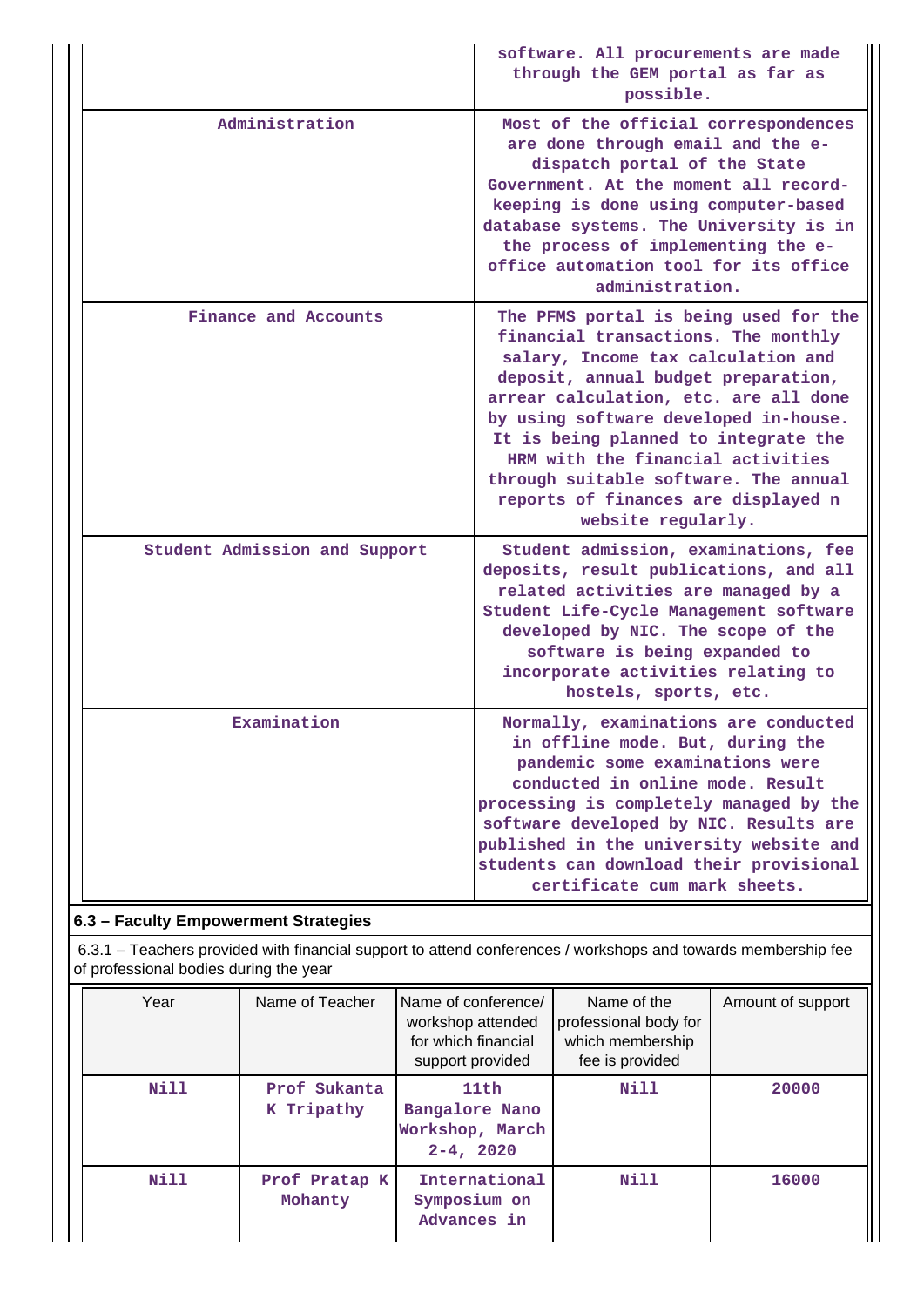| Coastal<br>Research with<br>Special<br>Reference to<br>Indo Pacific,<br>December 17-19,<br>2019, Chennai<br>No file uploaded.<br>6.3.2 - Number of professional development / administrative training programmes organized by the University for<br>teaching and non teaching staff during the year |  |                                                                                                                                                                                          |              |                                                                                                   |                                 |           |                                    |         |                                                  |                  |                                                                                                               |
|-----------------------------------------------------------------------------------------------------------------------------------------------------------------------------------------------------------------------------------------------------------------------------------------------------|--|------------------------------------------------------------------------------------------------------------------------------------------------------------------------------------------|--------------|---------------------------------------------------------------------------------------------------|---------------------------------|-----------|------------------------------------|---------|--------------------------------------------------|------------------|---------------------------------------------------------------------------------------------------------------|
| Year                                                                                                                                                                                                                                                                                                |  | Title of the<br>professional<br>development<br>programme<br>organised for<br>teaching staff                                                                                              |              | Title of the<br>administrative<br>training<br>programme<br>organised for<br>non-teaching<br>staff | From date                       |           | To Date                            |         | Number of<br>participants<br>(Teaching<br>staff) |                  | Number of<br>participants<br>(non-teaching<br>staff)                                                          |
| 2020                                                                                                                                                                                                                                                                                                |  | Induction<br>Training<br>Programme<br>(2nd)<br>Batch) for<br>Newly<br>Recruited<br><b>SSB</b><br>Lecturers<br>funded by<br>the Higher<br>Education<br>Department<br>, Govt. of<br>Odisha |              | <b>Nill</b>                                                                                       | 06/01/2020<br>No file uploaded. |           | 19/01/2020                         |         | 85                                               |                  | Nill                                                                                                          |
| Course, Short Term Course, Faculty Development Programmes during the year                                                                                                                                                                                                                           |  |                                                                                                                                                                                          |              |                                                                                                   |                                 |           |                                    |         |                                                  |                  | 6.3.3 - No. of teachers attending professional development programmes, viz., Orientation Programme, Refresher |
| Title of the<br>professional<br>development<br>programme                                                                                                                                                                                                                                            |  | Number of teachers                                                                                                                                                                       | who attended |                                                                                                   | From Date                       |           |                                    | To date |                                                  |                  | Duration                                                                                                      |
|                                                                                                                                                                                                                                                                                                     |  |                                                                                                                                                                                          |              |                                                                                                   | View File                       |           | No Data Entered/Not Applicable !!! |         |                                                  |                  |                                                                                                               |
| 6.3.4 - Faculty and Staff recruitment (no. for permanent recruitment):                                                                                                                                                                                                                              |  |                                                                                                                                                                                          |              |                                                                                                   |                                 |           |                                    |         |                                                  |                  |                                                                                                               |
|                                                                                                                                                                                                                                                                                                     |  | Teaching                                                                                                                                                                                 |              |                                                                                                   |                                 |           |                                    |         | Non-teaching                                     |                  |                                                                                                               |
| Permanent                                                                                                                                                                                                                                                                                           |  |                                                                                                                                                                                          |              | Full Time                                                                                         |                                 | Permanent |                                    |         |                                                  | <b>Full Time</b> |                                                                                                               |
| <b>Nill</b>                                                                                                                                                                                                                                                                                         |  |                                                                                                                                                                                          |              | Nill                                                                                              |                                 |           | 7                                  |         |                                                  |                  | Nill                                                                                                          |
| $6.3.5$ – Welfare schemes for                                                                                                                                                                                                                                                                       |  |                                                                                                                                                                                          |              |                                                                                                   |                                 |           |                                    |         |                                                  |                  |                                                                                                               |
| Non-teaching<br><b>Students</b><br>Teaching<br>University maintains an<br>University maintains an<br>Students can avail<br>Employee welfare fund<br>Employee welfare fund<br>different scholarships                                                                                                 |  |                                                                                                                                                                                          |              |                                                                                                   |                                 |           |                                    |         |                                                  |                  |                                                                                                               |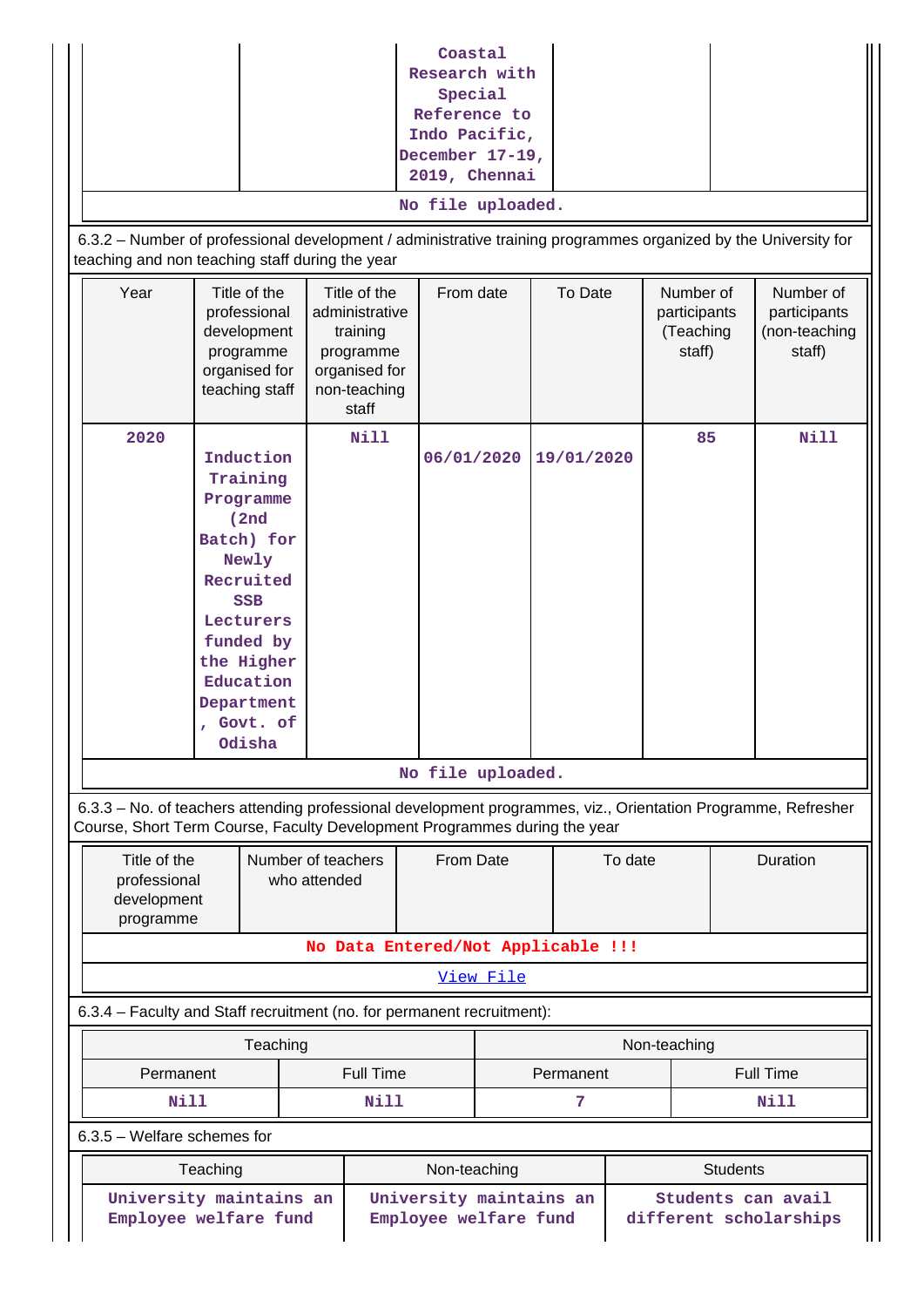| which is utilized in case                                                                              | which is utilized in case | based on merit and        |  |  |  |  |  |  |
|--------------------------------------------------------------------------------------------------------|---------------------------|---------------------------|--|--|--|--|--|--|
| of health emergencies of                                                                               | of health emergencies of  | economic/social           |  |  |  |  |  |  |
| employees. There is also                                                                               | employees. There is also  | conditions. The reserved  |  |  |  |  |  |  |
| provision for medical                                                                                  | provision for medical     | category of students also |  |  |  |  |  |  |
| allowance to meet day-                                                                                 | allowance to meet day-    | avails RGNF. Besides      |  |  |  |  |  |  |
| today medical                                                                                          | today medical             | these, University         |  |  |  |  |  |  |
| expenditure. Effort is                                                                                 | expenditure. Effort is    | organizes coaching        |  |  |  |  |  |  |
| made to rehabilitate any                                                                               | made to rehabilitate any  | classes for UGC-NET and   |  |  |  |  |  |  |
| of the family members in                                                                               | of the family members in  | various competitive       |  |  |  |  |  |  |
| case of death of any                                                                                   | case of death of any      | examinations, especially  |  |  |  |  |  |  |
| employee while in                                                                                      | employee while in         | for the economically      |  |  |  |  |  |  |
| service. Besides these,                                                                                | service. Besides these,   | backward students.        |  |  |  |  |  |  |
| there is provision for                                                                                 | there is provision for    |                           |  |  |  |  |  |  |
| GPF/CPF/NPS and Group                                                                                  | GPF/CPF/NPS and Group     |                           |  |  |  |  |  |  |
| Insurance.                                                                                             | Insurance.                |                           |  |  |  |  |  |  |
| 6.4 – Financial Management and Resource Mobilization                                                   |                           |                           |  |  |  |  |  |  |
| 6.4.1 – Institution conducts internal and external financial audits regularly (with in 100 words each) |                           |                           |  |  |  |  |  |  |

 **All expenditures are done by the administrative approval of the appropriate authority within the defined financial limits subject to the financial concurrence of the Comptroller of Finance, who is a senior State Financial Services Officer. The Internal auditors regularly verify all the financial transactions and maintain the records. At regular intervals, these records are presented before the Local Fund Auditors appointed by the government for verification who raise objection in case of any discrepancies or procedural lapses which has to be complied by the concerned officer. Whenever the government wants, special audit teams (AG audit/CAG audit) visit the University to do comprehensive audits. Thus, efforts are made to maintain transparency in the financial procedures and spending as per the laid down norms.**

 6.4.2 – Funds / Grants received from management, non-government bodies, individuals, philanthropies during the year(not covered in Criterion III)

 Name of the non government funding agencies /individuals

Funds/ Grnats received in Rs. | Purpose

**No Data Entered/Not Applicable !!!**

**No file uploaded.**

6.4.3 – Total corpus fund generated

**5000000**

## **6.5 – Internal Quality Assurance System**

6.5.1 – Whether Academic and Administrative Audit (AAA) has been done?

| Audit Type     | External |             | Internal |                                                     |  |
|----------------|----------|-------------|----------|-----------------------------------------------------|--|
|                | Yes/No   | Agency      | Yes/No   | Authority                                           |  |
| Academic       | No.      | <b>Nill</b> | Yes      | Vice<br>Chancellor and<br>Chairperson PG<br>Council |  |
| Administrative | No.      | Nill        | Yes      | Vice<br>Chancellor and<br>Registrar                 |  |

 6.5.2 – What efforts are made by the University to promote autonomy in the affiliated/constituent colleges? (if applicable)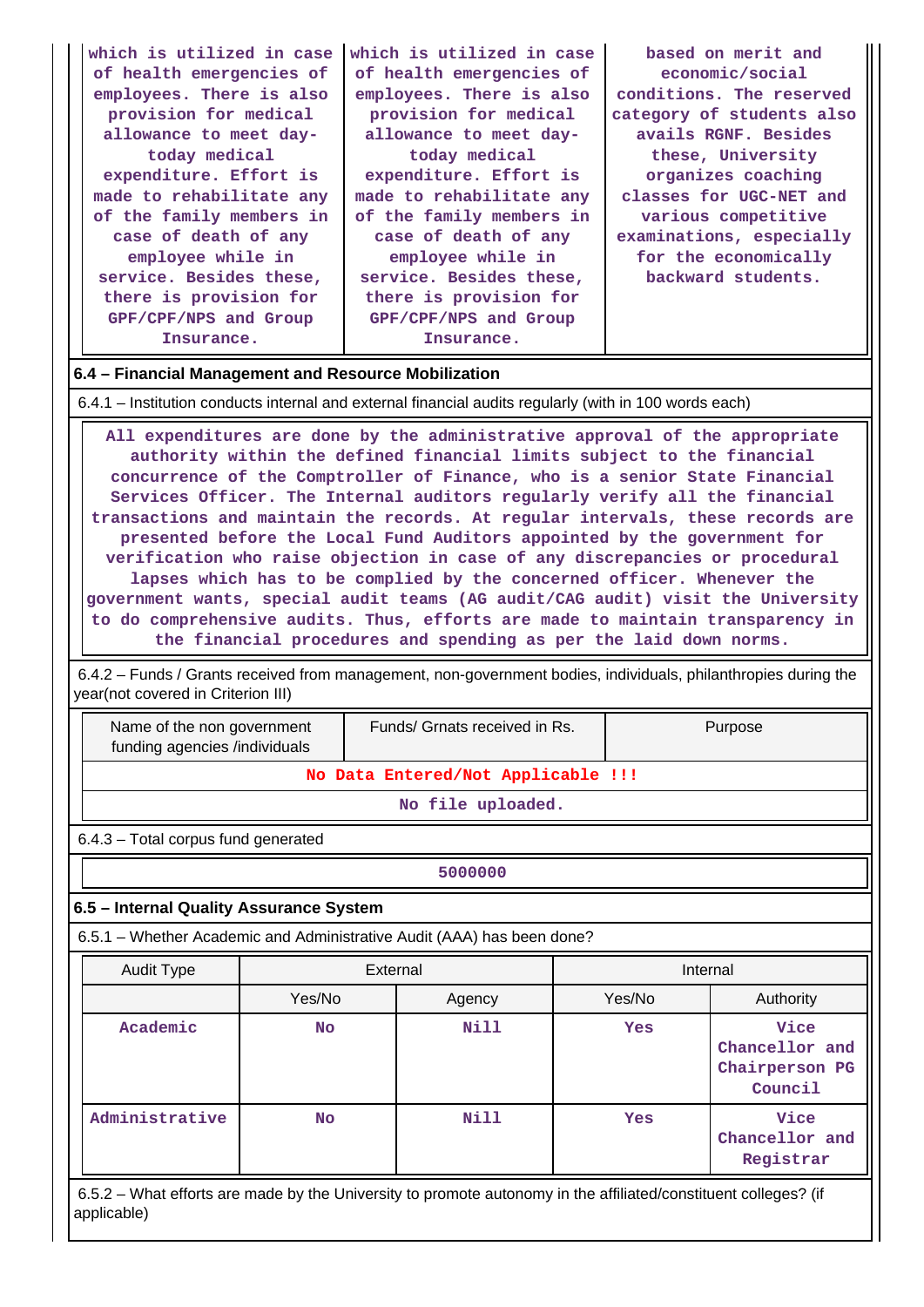**Affiliated/constituent colleges are given autonomy to design their curriculum within the framework of the University Regulations, and can offer elective/skill-oriented courses depending on their local context. They can employ guest teachers, contractual teachers to teach courses as per their requirement. Colleges can frame policy for conduct of Internal evaluation of students, the marks of which are directly uploaded to the University portal after being authenticated by their respective examination units. The VC visits colleges to inspect, motivate and provide better facility and guidance to apply for autonomous status. The HRDC also arranges principals Conferences regularly on how to prepare the college for autonomy.**

6.5.3 – Activities and support from the Parent – Teacher Association (at least three)

 **Teachers are in touch with the parents regarding the general progress of their wards and any untoward issues that arise during their stay in the campus. Parents are welcomed to visit the departments and meet faculty and other administration officials. Parents do send emails to University. The contact addresses are available on University website.**

6.5.4 – Development programmes for support staff (at least three)

 **i) The newly recruited junior assistants were trained by the concerned section heads. The staff are transferred every three years to a new section. ii) There is continuous knowledge transfer from the senior officers to the junior officers. iii) During the lockdown period, support staff members were encouraged to participate in online webinars/training programs on modern office management, work ethics, soft-skill development etc.**

6.5.5 – Post Accreditation initiative(s) (mention at least three)

 **Three representative NAAC recommendations have been implemented as under, 1. All obsolete and junk materials lying since 40 years have been removed from University by following proper procedures. 2. The financial and administrative work have been modernized with sufficient office automation and computer facilitation and reorganization of staff with increased efficiency. E-Banking has been done with facilitation of SBI Collect for fee deposit and other financial transactions. 3. A greater participatory interaction done regularly between College Principals, Higher Education Department and the University.**

6.5.6 – Internal Quality Assurance System Details

| a) Submission of Data for AISHE portal | Yes |
|----------------------------------------|-----|
| b) Participation in NIRF               | Yes |
| c)ISO certification                    | No  |
| d)NBA or any other quality audit       | No  |

6.5.7 – Number of Quality Initiatives undertaken during the year

| Year                                                                                                                 | Name of quality                                                | Date of<br>initiative by IQAC   conducting IQAC | <b>Duration From</b> | Duration To | Number of<br>participants |  |  |  |
|----------------------------------------------------------------------------------------------------------------------|----------------------------------------------------------------|-------------------------------------------------|----------------------|-------------|---------------------------|--|--|--|
|                                                                                                                      | No Data Entered/Not Applicable !!!                             |                                                 |                      |             |                           |  |  |  |
|                                                                                                                      |                                                                |                                                 | No file uploaded.    |             |                           |  |  |  |
|                                                                                                                      | <b>CRITERION VII - INSTITUTIONAL VALUES AND BEST PRACTICES</b> |                                                 |                      |             |                           |  |  |  |
|                                                                                                                      | 7.1 - Institutional Values and Social Responsibilities         |                                                 |                      |             |                           |  |  |  |
| 7.1.1 – Gender Equity (Number of gender equity promotion programmes organized by the institution during the<br>year) |                                                                |                                                 |                      |             |                           |  |  |  |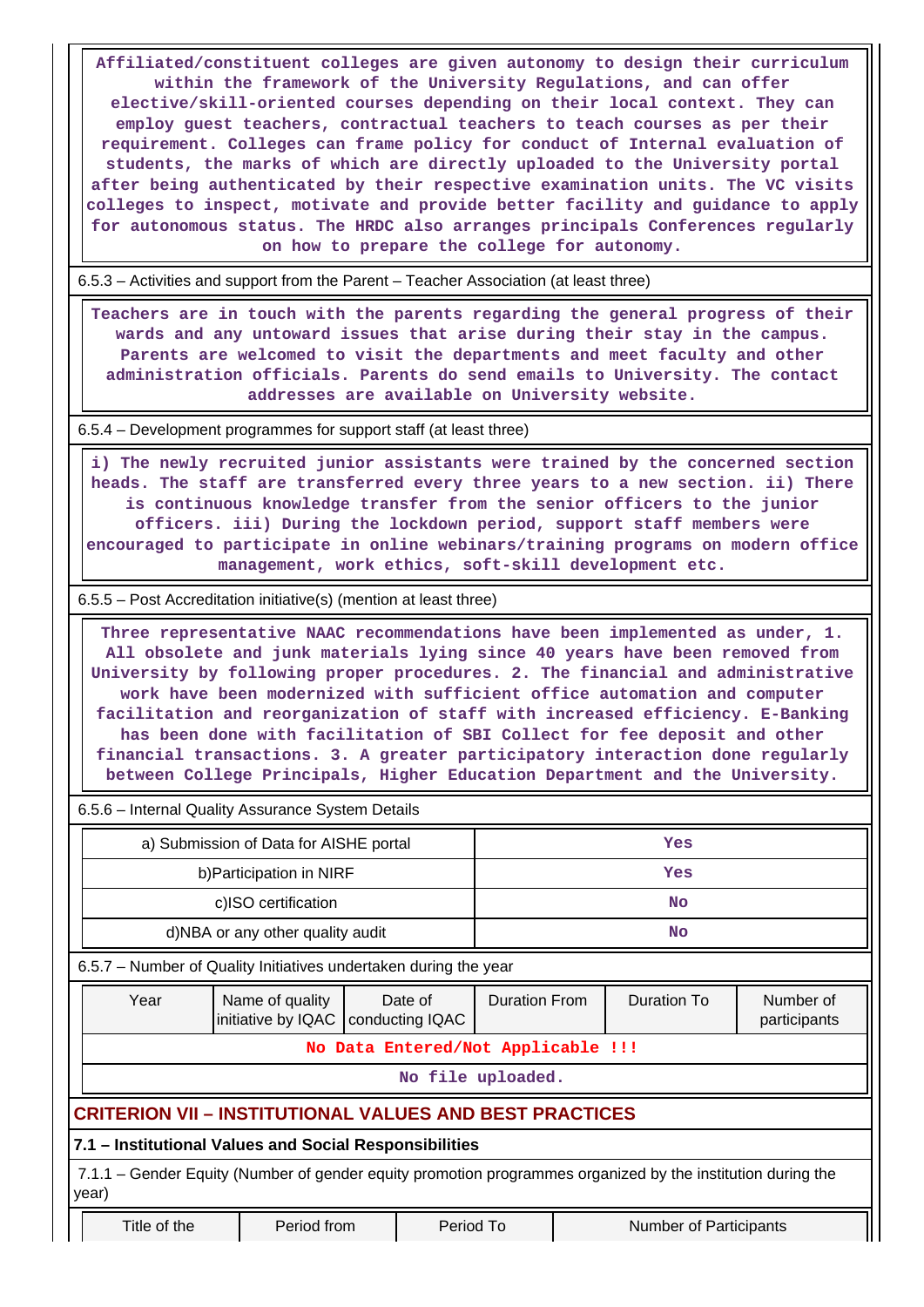| programme                                            |            |            |        |      |
|------------------------------------------------------|------------|------------|--------|------|
|                                                      |            |            | Female | Male |
| Sensitization<br>Workshop for<br>Women<br>Scientists | 14/12/2019 | 14/12/2019 | 52     | 34   |

7.1.2 – Environmental Consciousness and Sustainability/Alternate Energy initiatives such as:

Percentage of power requirement of the University met by the renewable energy sources

**Since the submission of last year's AQAR, the world is undergoing through a severe pandemic situation of Covid 19, which brought in new challenges to the university in terms of education/learning methods, meetings, conferences and health issues. Offline class room teaching is replaced by online classes, thereby lots of energy (electricity consumption), water and other resources otherwise detrimental to environment have decreased drastically. The university adjusted itself to this new paradigm shift admirably. However, our plans for augmenting electricity needs to be fulfilled by alternative sources such as solar power, could not be completed in time. Students, faculty and staff visited the university wherever it was absolutely necessary, hence vehicular traffic and related pollution decreased. The virus also made us to use and introduce new chemicals in the form of sanitizers, masks, PPE kits etc. NSS and student groups organized awareness meetings with the support of faculty members and university administration. The university green area is well maintained. Odisha Police Housing Corporation has been asked to submit a complete proposal for feasibility of solar energy supply system in the campus, for meeting at least 30 percent of our total requirement of energy.**

## 7.1.3 – Differently abled (Divyangjan) friendliness

| Item facilities         | Yes/No | Number of beneficiaries |  |  |
|-------------------------|--------|-------------------------|--|--|
| Physical facilities     | Yes    |                         |  |  |
| Ramp/Rails              | Yes    |                         |  |  |
| Scribes for examination | Yes    |                         |  |  |

7.1.4 – Inclusion and Situatedness

| Year              | Number of<br>initiatives to<br>address<br>locational<br>advantages<br>and disadva<br>ntages | Number of<br>initiatives<br>taken to<br>engage with<br>and<br>contribute to<br>local<br>community | Date | <b>Duration</b> | Name of<br>initiative | <b>Issues</b><br>addressed | Number of<br>participating<br>students<br>and staff |
|-------------------|---------------------------------------------------------------------------------------------|---------------------------------------------------------------------------------------------------|------|-----------------|-----------------------|----------------------------|-----------------------------------------------------|
| 2020              | Nill                                                                                        |                                                                                                   | Nill | Nill            | Nill                  | Nill                       | <b>Nill</b>                                         |
| No file uploaded. |                                                                                             |                                                                                                   |      |                 |                       |                            |                                                     |

## 7.1.5 – Human Values and Professional Ethics Code of conduct (handbooks) for various stakeholders

| Title | Date of publication | Follow up(max 100 words)                                                                                                                                      |  |  |  |
|-------|---------------------|---------------------------------------------------------------------------------------------------------------------------------------------------------------|--|--|--|
| Nil   | Nill                | The university has<br>prepared a guideline for<br>academic ethics which has<br>to be passed in the next<br>Academic Council meeting.<br>The ethics guidelines |  |  |  |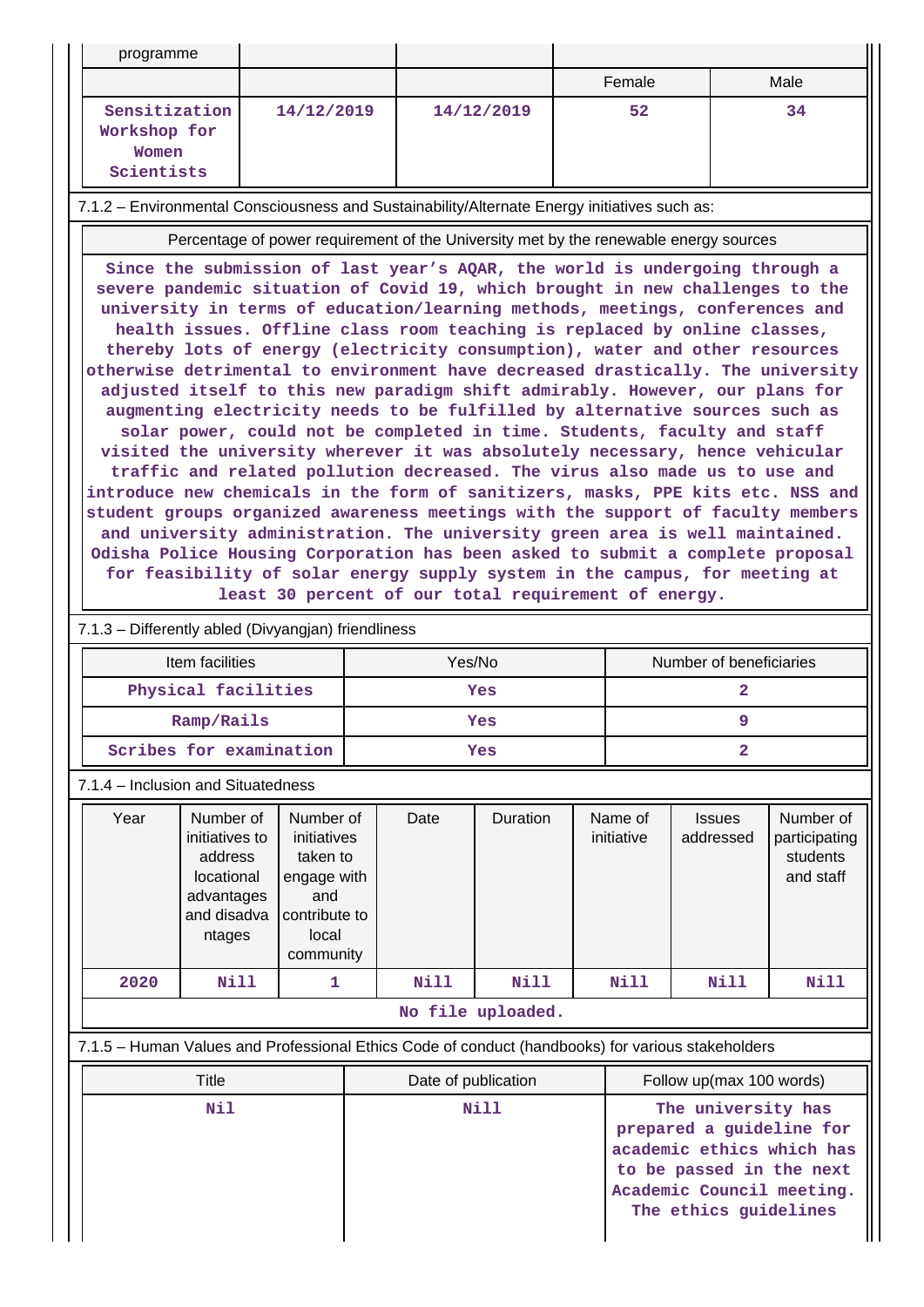| 7.1.6 – Activities conducted for promotion of universal Values and Ethics                                                                                                                                                                                                                                                                                                                                                                                                                                                                                                                                                                                                                                                              |                                                                                                                                                                                                                                                                                                                                                                                                                                                                                                                                                        |                      |                                    |  | discuss various do's and<br>don'ts of human values<br>and professional ethics.<br>The VC keeps on<br>discussing on being<br>ethical to faculty and<br>students in all meetings<br>and through university<br>social media groups. The<br>students, staff and<br>faculty do maintain high<br>standards of ethics, but<br>exemplary and appropriate<br>punishment shall also be<br>handed over to any<br>unethical practices. The<br>university every year<br>recognizes best employees<br>to encourage value added<br>service to the<br>university. |  |  |
|----------------------------------------------------------------------------------------------------------------------------------------------------------------------------------------------------------------------------------------------------------------------------------------------------------------------------------------------------------------------------------------------------------------------------------------------------------------------------------------------------------------------------------------------------------------------------------------------------------------------------------------------------------------------------------------------------------------------------------------|--------------------------------------------------------------------------------------------------------------------------------------------------------------------------------------------------------------------------------------------------------------------------------------------------------------------------------------------------------------------------------------------------------------------------------------------------------------------------------------------------------------------------------------------------------|----------------------|------------------------------------|--|---------------------------------------------------------------------------------------------------------------------------------------------------------------------------------------------------------------------------------------------------------------------------------------------------------------------------------------------------------------------------------------------------------------------------------------------------------------------------------------------------------------------------------------------------|--|--|
| Activity                                                                                                                                                                                                                                                                                                                                                                                                                                                                                                                                                                                                                                                                                                                               |                                                                                                                                                                                                                                                                                                                                                                                                                                                                                                                                                        | <b>Duration From</b> | <b>Duration To</b>                 |  | Number of participants                                                                                                                                                                                                                                                                                                                                                                                                                                                                                                                            |  |  |
|                                                                                                                                                                                                                                                                                                                                                                                                                                                                                                                                                                                                                                                                                                                                        |                                                                                                                                                                                                                                                                                                                                                                                                                                                                                                                                                        |                      | No Data Entered/Not Applicable !!! |  |                                                                                                                                                                                                                                                                                                                                                                                                                                                                                                                                                   |  |  |
|                                                                                                                                                                                                                                                                                                                                                                                                                                                                                                                                                                                                                                                                                                                                        |                                                                                                                                                                                                                                                                                                                                                                                                                                                                                                                                                        |                      | No file uploaded.                  |  |                                                                                                                                                                                                                                                                                                                                                                                                                                                                                                                                                   |  |  |
| 7.1.7 – Initiatives taken by the institution to make the campus eco-friendly (at least five)                                                                                                                                                                                                                                                                                                                                                                                                                                                                                                                                                                                                                                           |                                                                                                                                                                                                                                                                                                                                                                                                                                                                                                                                                        |                      |                                    |  |                                                                                                                                                                                                                                                                                                                                                                                                                                                                                                                                                   |  |  |
|                                                                                                                                                                                                                                                                                                                                                                                                                                                                                                                                                                                                                                                                                                                                        | 1. The pond in the campus is drying probably because the source of underground<br>water recharge system is getting choked. Hence, the pond has been cleaned and<br>dug to more depth to make it a perennial water recharge source. 2. Two open air<br>rest areas in natural surroundings with trees have been created which shall<br>make people appreciate and live with nature. 3. An open gymnasium and<br>children's park are being constructed. 4. To increase ground water level, river<br>water supply through piped system has been initiated. |                      |                                    |  |                                                                                                                                                                                                                                                                                                                                                                                                                                                                                                                                                   |  |  |
| 7.2 - Best Practices                                                                                                                                                                                                                                                                                                                                                                                                                                                                                                                                                                                                                                                                                                                   |                                                                                                                                                                                                                                                                                                                                                                                                                                                                                                                                                        |                      |                                    |  |                                                                                                                                                                                                                                                                                                                                                                                                                                                                                                                                                   |  |  |
| 7.2.1 - Describe at least two institutional best practices                                                                                                                                                                                                                                                                                                                                                                                                                                                                                                                                                                                                                                                                             |                                                                                                                                                                                                                                                                                                                                                                                                                                                                                                                                                        |                      |                                    |  |                                                                                                                                                                                                                                                                                                                                                                                                                                                                                                                                                   |  |  |
| (i) Regularity of classes, completing syllabus in time and holding and<br>declaring results at the University and its 160 affiliated colleges are top<br>priority of the University. (ii) The University believes in encouraging higher<br>education to be a tool and harbinger for a better life for others, hence<br>students and faculty members interact with the local villagers surrounding the<br>campus on their problems, government programs and on educating children<br>especially girls of underprivileged sections of society. (iii) Bhanja Vani a<br>local news program has been initiated and relayed everyday with local news<br>reports. (iv) Women are given proper representation in university<br>administration. |                                                                                                                                                                                                                                                                                                                                                                                                                                                                                                                                                        |                      |                                    |  |                                                                                                                                                                                                                                                                                                                                                                                                                                                                                                                                                   |  |  |
|                                                                                                                                                                                                                                                                                                                                                                                                                                                                                                                                                                                                                                                                                                                                        | Upload details of two best practices successfully implemented by the institution as per NAAC format in your<br>institution website, provide the link                                                                                                                                                                                                                                                                                                                                                                                                   |                      |                                    |  |                                                                                                                                                                                                                                                                                                                                                                                                                                                                                                                                                   |  |  |
|                                                                                                                                                                                                                                                                                                                                                                                                                                                                                                                                                                                                                                                                                                                                        | http://bamu.nic.in                                                                                                                                                                                                                                                                                                                                                                                                                                                                                                                                     |                      |                                    |  |                                                                                                                                                                                                                                                                                                                                                                                                                                                                                                                                                   |  |  |
| 7.3 - Institutional Distinctiveness                                                                                                                                                                                                                                                                                                                                                                                                                                                                                                                                                                                                                                                                                                    |                                                                                                                                                                                                                                                                                                                                                                                                                                                                                                                                                        |                      |                                    |  |                                                                                                                                                                                                                                                                                                                                                                                                                                                                                                                                                   |  |  |
| 7.3.1 – Provide the details of the performance of the institution in one area distinctive to its vision, priority and<br>thrust in not more than 500 words                                                                                                                                                                                                                                                                                                                                                                                                                                                                                                                                                                             |                                                                                                                                                                                                                                                                                                                                                                                                                                                                                                                                                        |                      |                                    |  |                                                                                                                                                                                                                                                                                                                                                                                                                                                                                                                                                   |  |  |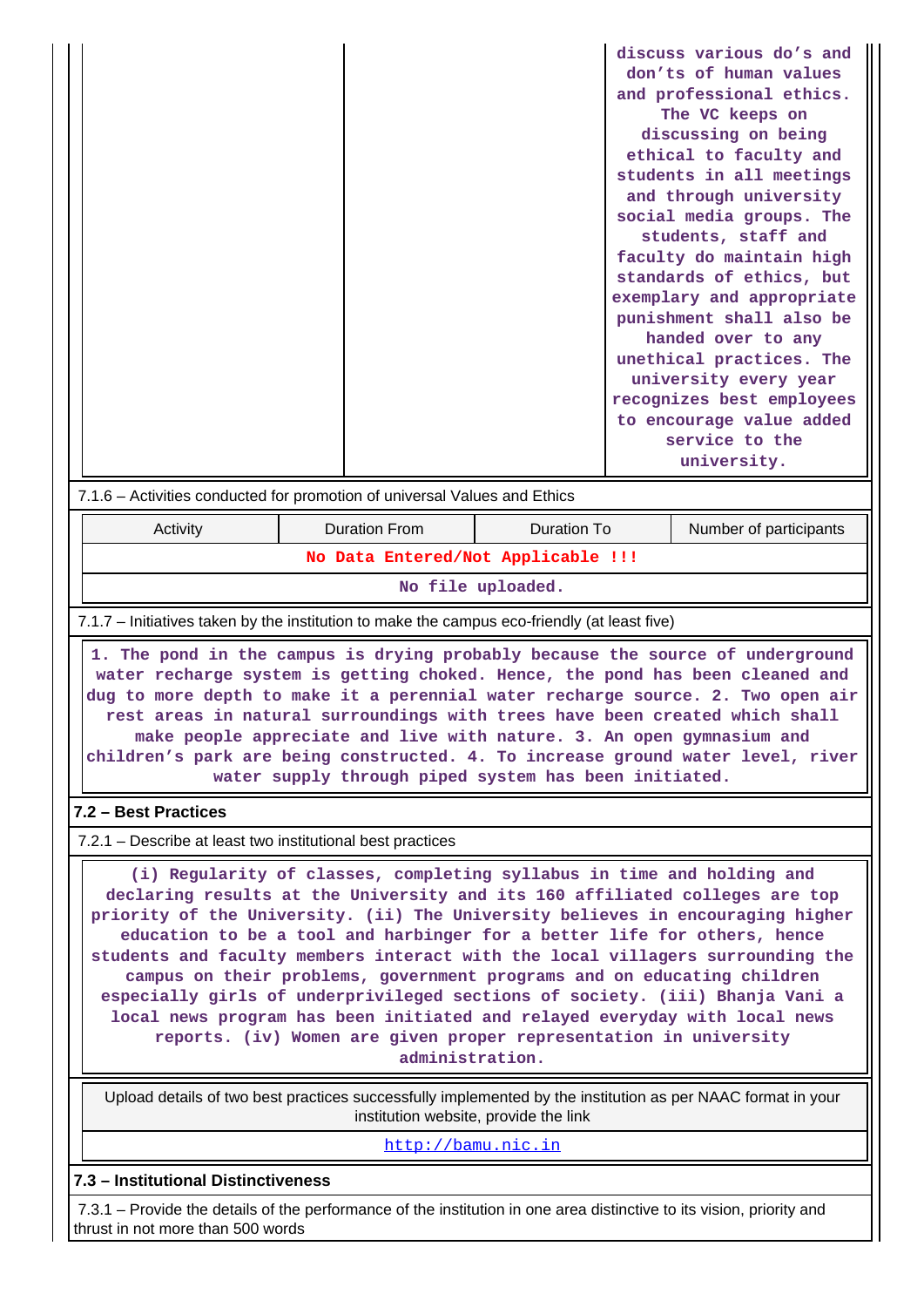**Berhampur University, a public funded State University was established in 1967 to cater to the higher education needs of south Odisha region, comprising mostly seven tribal dominated districts. The University has 22 departments of its own in the 300 acre campus in Rangeilunda in addition to 160 affiliated colleges with subjects such as science, humanities, applied science, military science, law, medicine, agriculture etc. Every year it awards academic degrees to 24000 students. Many of its alumni are coveted responsible Government officers, Professors, Vice-Chancellors, Scientists, and are also successful business and entrepreneur leaders and most importantly believe in living a happy and contended life. We have some very specialized and pioneering departments such as, mass communication and journalism, industrial relations and personnel management, marine science, computer and electronic science, home science etc., in addition to almost all departments of arts, science and commerce. It has fulfilled the aspirations of the largely agrarian and business oriented people and catered to their education needs well over time. This university is similarly structured like all universities in India, there is nothing distinctive or unique, but we feel very proud of our students and they feel proud of us and their university too. We provide relevant education with a personal touch of a family member, which makes them feel nostalgic of their association with the University. We have visions to expand into new courses on disaster management, astronomy, public policy and governance, tribal studies, traditional technology etc. We have most of the requisite infrastructure in place, but need to improvise with time. However, due to the Covid19 pandemic since 2020, we have not been able to fulfil our goals set for the expansion of university departments, programs etc.**

#### Provide the weblink of the institution

#### <http://www.bamu.nic.in>

#### **8.Future Plans of Actions for Next Academic Year**

 **Berhampur University was established in 1967 as a State funded Public University. Like all great universities, our main focus shall be to continue and augment quality education and research with the latest knowledge in each field and to prepare our students on ethical, contemporary, rationale and an ideal knowledge based education in becoming a beacon of light and hope for the nation and globe. We intend to start new programs in astronomy, climate change, disaster management, tribal studies, traditional knowledge and innovations, public health, philosophy, yoga and sports and carry out with lots of science and society based inter-disciplinary research. The campus shall have better infrastructure with new Gents and Ladies Hostels, modernization of library, digital education, academic complex, lab and research facilities, sports and games, arts and culture, timely examinations and results related activities shall be strengthened. We shall have a greener campus with large green cover, solar energy, and solid and liquid waste management systems in place. We are going for fresh recruitment and also focus on career growth of our existing faculty members and include the services of experienced senior professors, eminent retired faculty members and staff. Our nonteaching staff have been a source of strength and their contribution for the growth of university shall be well recognized in all possible methods. Selffinanced courses such as in Education, Pharmacy, Biotechnology and others shall be revamped and strengthened much better. The career counselling cell, placement cell, alumni outreach cell, academic ethics cell, student recreation center, sports and gym facilities, civil services and research examinations coaching, student-teacher interaction, transparent, quick and clean administration through e-office management and technology based learning management systems shall be augmented soon. We consider our alumni to be our greatest strength and pride and look forward to their contribution intellectually and through generous donations and ideas for development of the university. Presently, our NIRF national**